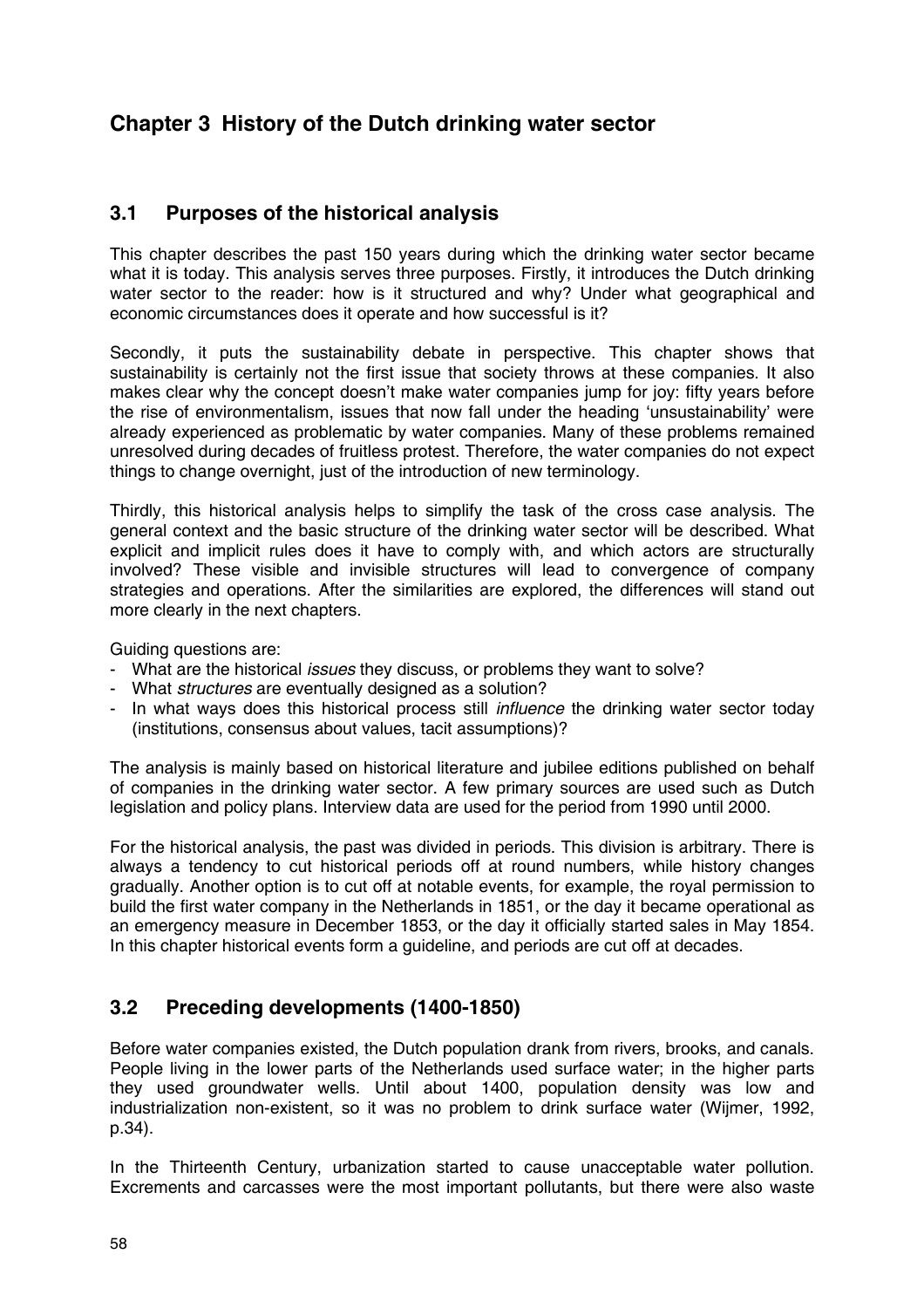streams from industries such as textile, leather, and paper processing. Municipalities prohibited dumping of waste and excrements in city waters, but this had little effect on the behaviour of citizens until the first enforcement measures were taken in the Eighteenth Century. The groundwater wells in the higher parts of the Netherlands were more reliable, although they were sometimes polluted by nearby cesspits (Wijmer, 1992, p.45).

Progressive pollution led to a decision of the Amsterdam brewers in 1480 to stop using canal water for beer production (Wijmer, 1992 p33). They began transporting water in ships from rural areas to the city, and sold drinking water as a by-product. This inspired others and the new profession of 'fresh water fetchers' was created, often combined with the distribution of fresh milk. In 1786, the 'Fresh Water Society' was founded, and already in 1796, this society had 44 large ships for transportation and 246 small ones for distribution in the city of Amsterdam (Leeflang, 1974, p.24).

In other cities such as Utrecht and Leiden similar solutions were found. Entrepreneurs transported surface water from rural areas into the city in ships or in wooden barrels on a horse-driven cart. Some city authorities built rain reservoirs, but this water was polluted by lead from roofs and gutters, and quickly exhausted in dry periods (Wijmer, 1992, p.42).

Between 1700 and 1800, Amsterdam was the largest and most industrialized city in the Netherlands (Wijmer, 1992, p.40). Therefore, it was not surprising that the water problems in this city were severe. Between 1530 and 1850, 43 plans for water supply were presented to the city government. They all ended in the city archives due to financial and technical hesitations.

In the Netherlands, the population grew from 2,5 million in 1800 to 5 million in 1900 (Wijmer, 1992, p.56). Extreme poverty was a side effect of industrialization and urbanization processes. In the nineteenth century, the Netherlands suffered from several cholera epidemics (see Figure 3.1). It was a new disease that approached Europe from Eastern Asia ('t Hart, 1990). Poor quarters were more vulnerable for epidemics than rich areas, though rich families were also afflicted.

At that time, the direct cause of cholera was unknown; it took until 1864, before Louis Pasteur discovered the existence of micro-organisms ('t Hart, 1990, p.34). The cholera epidemics caused an immense debate: what exactly was the problem, who was responsible for what, and who should pay? Was cholera a punishment from God ('t Hart, 1990, p.45)? Were epidemics caused by dirty drinking water, bad housing and lack of food, or by the immoral, alcoholic lifestyle of the poor (Wijmer, 1992, p.57)? What was the role of the government, was public health their task at all? And if yes, what should local governments improve first, sewerage or drinking water supply?

Two main theories were developed to explain cholera. Firstly, the *miasma* theory, which claimed that cholera-causing particles could develop in clay, sludge, and waste ('t Hart, 1990, p.21). These particles could form an invisible cloud that was recognizeable by its bad smell. The solution was to avoid breathing in the bad smells and to remove possible substrates for miasma growth from inhabited areas through canals. The competing *contagio* theory claimed that cholera-causing particles developed in the human body and were then transferred between human bodies ('t Hart, 1990, p.23). Adherents of this theory concentrated on measures such as quarantine of patients.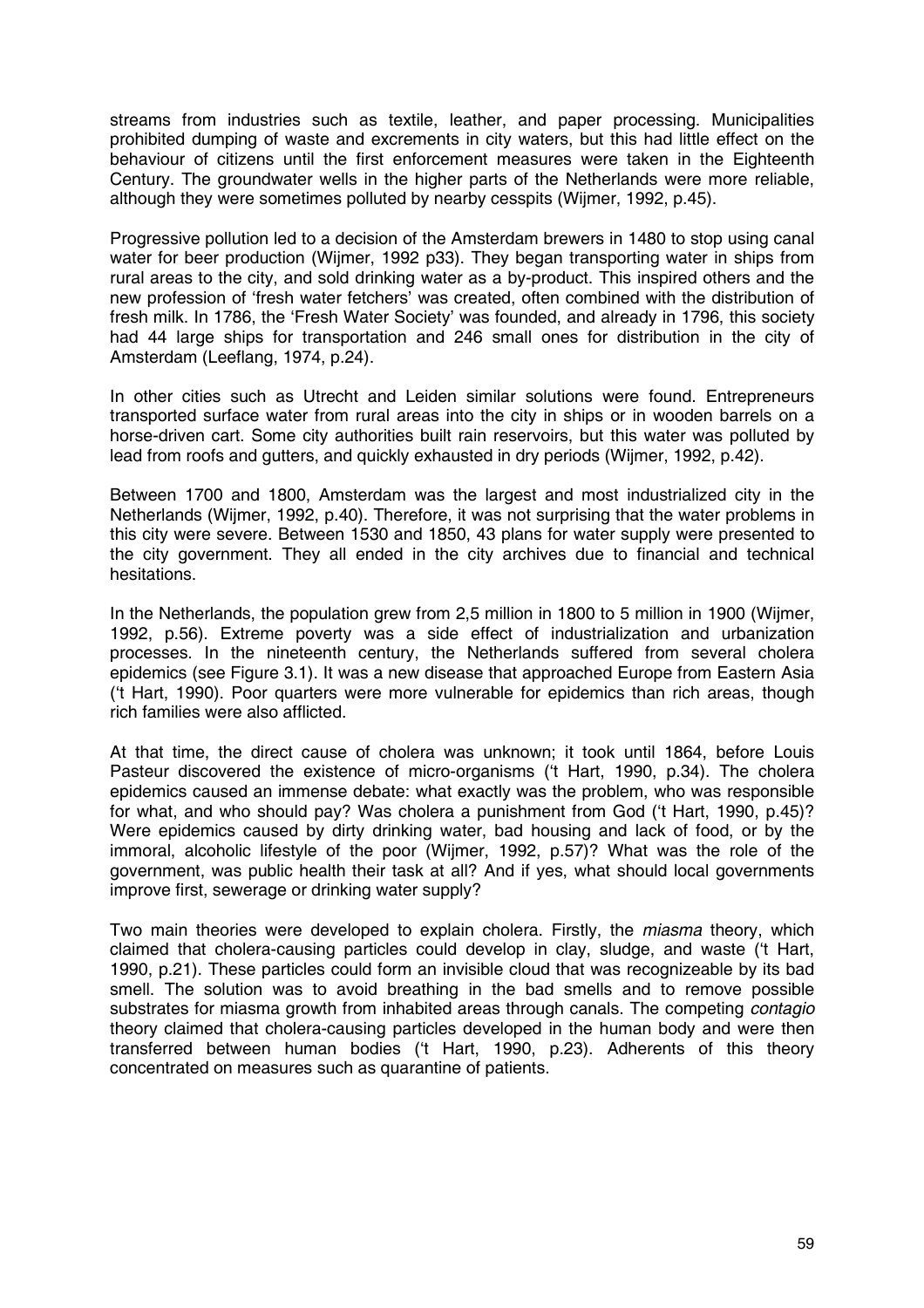

*Figure 3.1: Cholera mortality in the Netherlands from 1832-1909 ('t Hart, 1990, p.303)*

In 1849, physician John Snow noticed that workers in the beer industry in London, who received free beer from their patrons, did not suffer from cholera. Their neighbours, who drank from a public water pump in Broadstreet, were dying by dozens. Urged by Snow, the London government closed down the Broadstreet pump and the cholera epidemic vanished. Snow started to compare the effect of (already existing) drinking water companies in different parts of London. The Chelsea Waterworks Company that had worked with slow sand filters since 1829, turned out to function particularly well. Snow concluded that there must be a connection between polluted drinking water and cholera ('t Hart 1990 p 34, 46, 49). As a reaction to this discovery, the Metropolis Water Act became effective in 1852, prescribing that all water from the Thames had to be filtered before it was distributed. The British public water supply technology soon crossed over to other countries such as the US, Scandinavia, France, Belgium, and the Netherlands, accompanied with British engineers.

In the Netherlands, too, physicians played an important role in the debate. At the beginning of the nineteenth century, there were many different types of medical practitioners, and there was a lot of confusion about their competencies. In 1849, the 'medicinae doctores', medical practitioners with an academic degree, united themselves in the 'Society for the Advancement of Medicine'. This Society formed the core of a group of citizens called the 'Hygienists', who wanted to improve the situation of the lower class ('t Hart, 1990, p.93, Wijmer, 1992, p.35). The 'Hygienists' were *miasma* adherents and argued in favour of a public drinking water supply.

The main issue of this period was the relationship between drinking water and public health. Because there was no consensus yet, no structures developed apart from a lobby group called the 'Hygienists'. This debate is largely forgotten nowadays, so it is estimated to have little or no influence today.

### **3.3 Birth of the drinking water sector (1850-1890)**

The year 1851 is often chosen as the starting point of the Dutch drinking water sector. In this year, King Willem III gave permission to establish the first Dutch water company in Amsterdam. The company was funded mainly with British investment capital, and received only a limited financial support from Amsterdam's own wealthy citizens (Wijmer, 1992, p.53). A 23 kilometre long transport pipeline was built from the dunes to the city. Because of early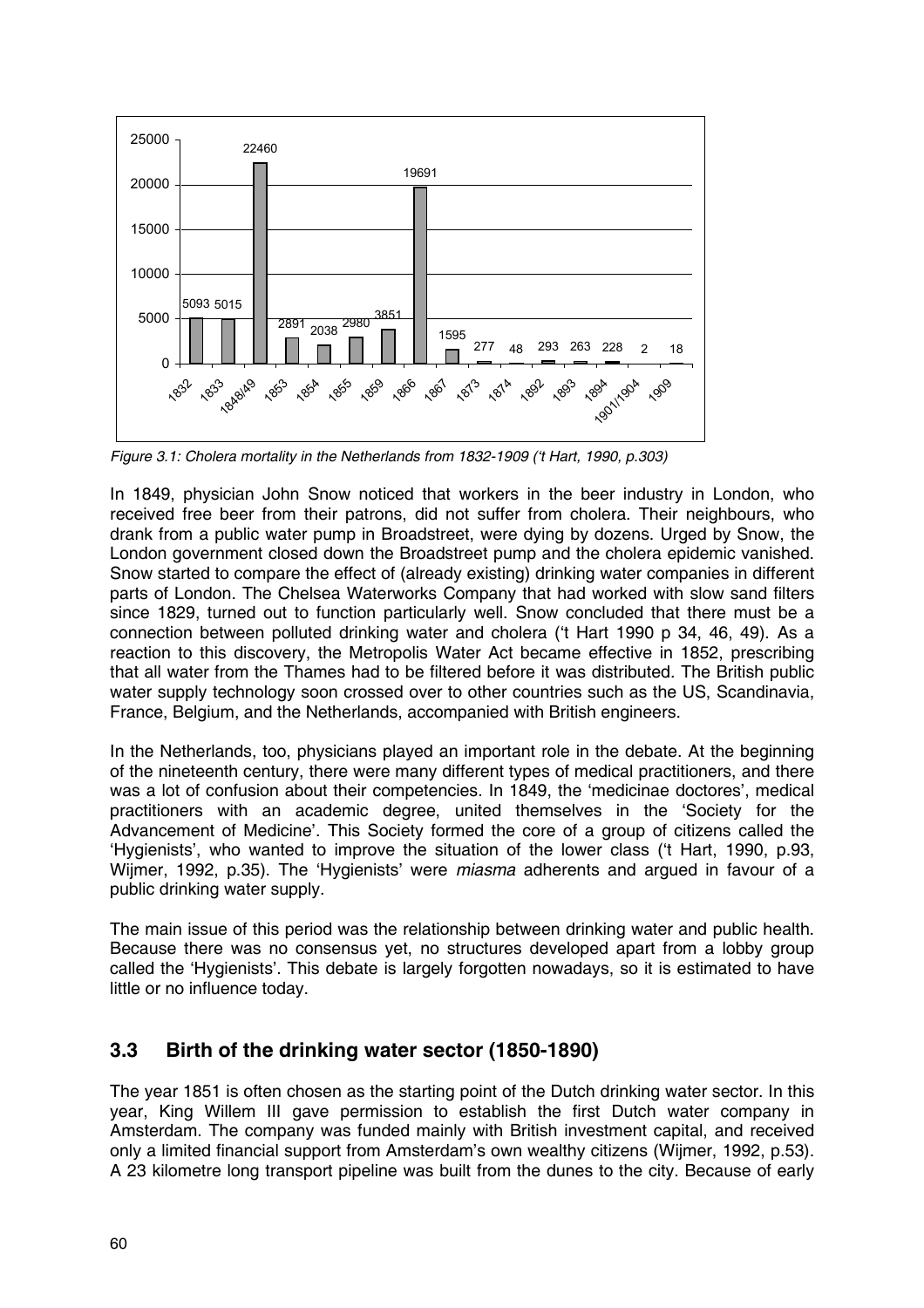frost in December 1853, impairing the water transport by ship, the citizens of Amsterdam were allowed to collect buckets of fresh dune water at the end of the transport pipeline, with a maximum of two buckets per customer per day. Soon after this, distribution pipelines were constructed, and in May 1854, exploitation officially started with the first 8 'subscribers' (Leeflang, 1974, p.30). Only rich people could afford their own supply of clean drinking water. Many poor city people drank dirty surface water until the end of the nineteenth century.

The Municipality Law of 1851 declared that public health was a task of the municipalities. Around 1855, health committees, which existed in Dutch cities with four or more 'medicinae doctores', installed a 'medical police' (Leeflang, 1974, p.32). This 'medical police' started to examine drinking water quality from public pumps, as the idea became more and more popular that this had something to do with cholera. However, there were many scientists who saw Snow's claims as just another unproven theory.

During a particularly severe cholera epidemic in 1866, the Dutch government installed a state committee to investigate the following two questions:

- "a.What is the nature and quality of the drinking water consumed by the population of municipalities, that were more severely hit by this and previous cholera epidemics than others? Can one assume that there is a connection between the nature of the drinking water and the extent of the epidemic, also by comparison with the quality of drinking water in municipalities that were spared from cholera?
- b. If there are municipalities as mentioned above, where supply of pure drinking water appears to be necessary, how should this be provided: should the care be left to private industries or should the government take the necessary measures?"

The committee wrote its 'Report to the King' in 1868, which concluded that drinking water only spreads cholera when it is polluted by human excrements (Leeflang, 1974, p.33). The committee was of the opinion that the quality of the drinking water in the Netherlands, in general, was bad, and advised a State intervention to improve the situation (Wijmer, 1992, p.68). The report contained ideas about legislation and governmental quality control.

The advice was not followed by the Dutch national government. Between 1840 and 1870, the government was strongly influenced by J.R.Thorbecke who believed in governing at a distance. Public health and caring for the poor were considered matters of private initiative (Wijmer, 1992, p.35). Therefore, it was still the municipality that was in charge of drinking water supply.

Manufacturers of iron pipelines became an important driving force behind the establishment of the drinking water sector. They actively promoted the public health advantages of water supply systems. Between 1875 and 1900, British and Belgian pipeline manufacturers and engineers contacted municipal governments, offering to construct a water supply system. They also wanted a concession to supply it to the citizens. For municipalities it was a difficult decision, because there were large investments at stake and the shaky technology was in the hands of only a few, mostly British engineers (Wijmer, 1992, p.60).

Each city made its own decision, depending on what they saw as the origin of epidemics and on their ideas about governmental responsibilities. Some municipalities thought the water supply business was too risky to get involved in, and licensed private companies to start a water supply system. They gave out limited concessions, and made a deal that part of the profit went to the government. Other cities such as Rotterdam and The Hague took total responsibility. Both cities started a governmental water supply in 1874.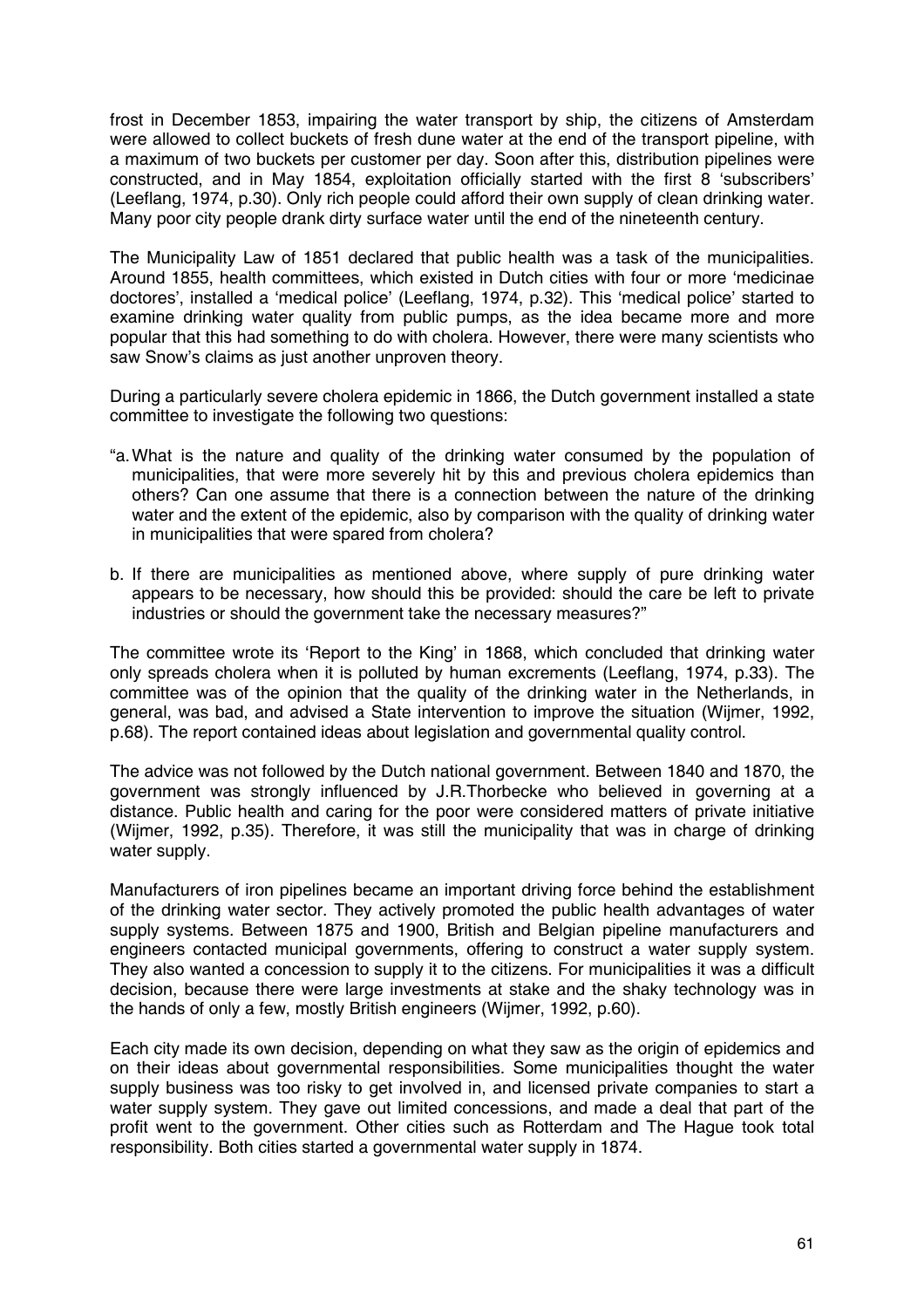For entrepreneurs it was not easy either. Was water really an attractive product, worth all their investments? Water was available everywhere for free and not many people were willing to pay for better quality. The industrialization, which started in the Netherlands around 1870, finally created enough momentum to get the water industry started. Especially steam engines needed a lot of water (Wijmer, 1992, p.69). Between 1875 and 1900, the number of companies raised from four to sixty (see Figure 3.2).



*Figure 3.2: Number of water companies in the Netherlands between 1850 and 1900 (Wijmer, 1992, p.75)*

Snows theory was finally confirmed in 1883 when Robert Koch isolated the causal agent of cholera, *Vibrio cholerae* ('t Hart, 1990). Koch quickly received support from the German government and he also had a good reputation internationally ('t Hart, 1990, p.42). His findings moved the debate about cholera and drinking water into a consensus state by the end of the nineteenth century. In 1900, a total of 60 companies supplied 100 larger municipalities (Leeflang, 1974, p.42). Of these companies, 39 were privately and 21 were publicly owned (Leeflang, 1974, p.44). Surface water was used by 13 companies, 11 used dune water, and 36 used groundwater. They produced a total of 59 million cubic metres in 1898, half of which came from surface water.

| <b>Issues</b>                   | <b>Structures</b>                 | Influences in the year 2000            |
|---------------------------------|-----------------------------------|----------------------------------------|
| How to solve public health      | water supply system in larger     | public health is still a main          |
| problems?                       | municipalities                    | argument for decisions                 |
| What are governmental           | one third public utilities        | belief in a centrally organized, large |
| responsibilities for the poor?  |                                   | scale pipeline system                  |
| Should private companies be     | two thirds concessions to private | water is not sold under cost price,    |
| involved in the production and  | companies                         | and not above cost price either        |
| distribution of drinking water? |                                   |                                        |

## **3.4 Switching to governmental ownership (1890-1910)**

By the end of the nineteenth century, the debate about infectious diseases settled down into common beliefs among the decision-making elite<sup>3</sup>. Further proof was provided when a cholera epidemic hit the Netherlands between 1892 and 1894: even though only larger

 3 In the decade after the discovery of Koch, almost every disease was thought to be caused by micro-organisms. For example the discovery of the cause of beriberi between 1885 and 1886: "Eijkman could hardly believe his own conclusions that ordinary rice appeared to be the cause of beriberi in chickens. He began to question his basic observations (...) clinging to the idea that human beriberi was an infectious disease." (Verhoef, 2002)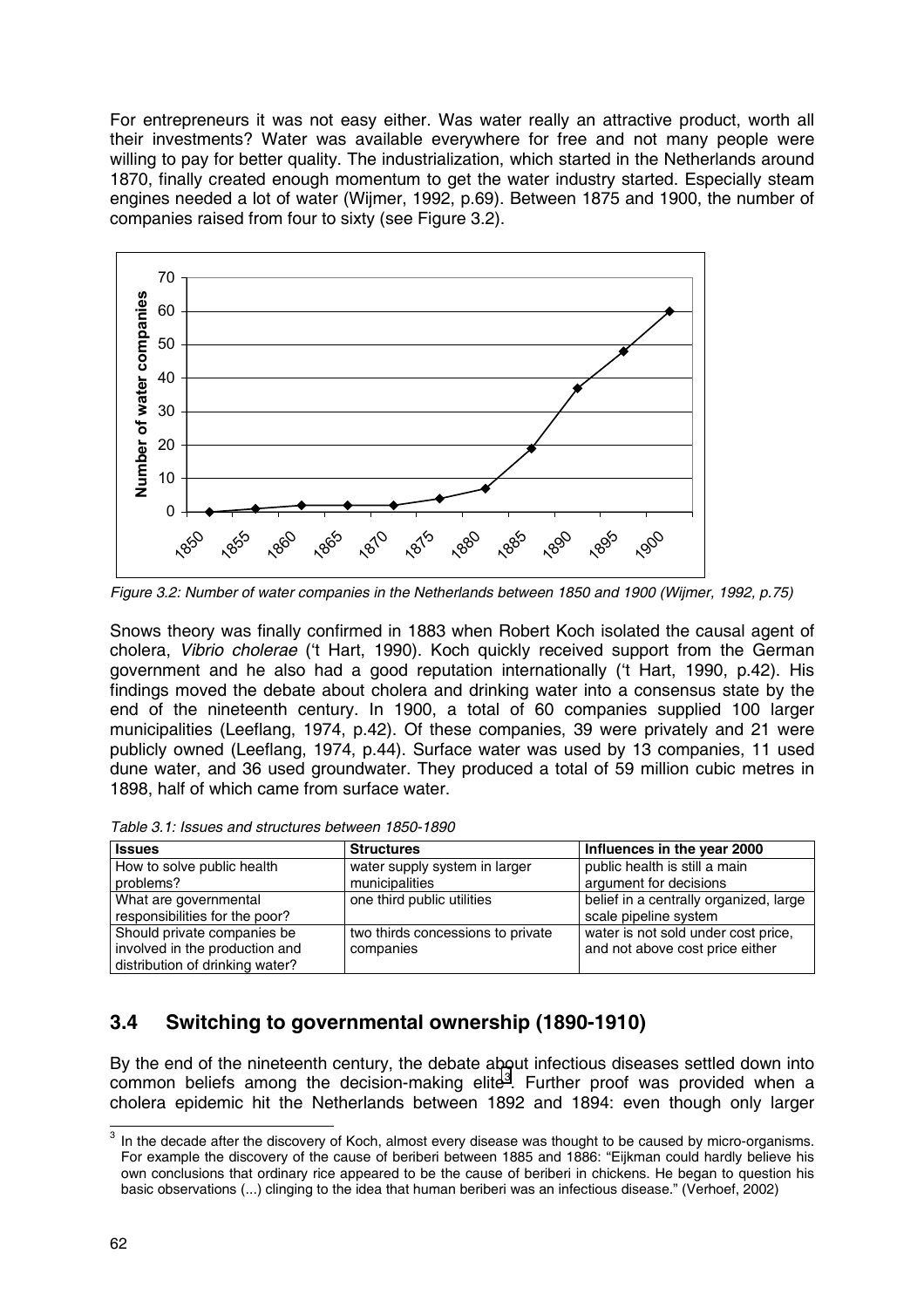municipalities had a water supply system, mortality rates remained low (see also Figure 3.1) (Leeflang, 1974, p.42). It was time for institutionalization of the new sector: the VWN association was founded in 1899 with 37 water supply directors as its members (Leeflang, 1974, p.54). Goals of the VWN were sharing knowledge and protection of water supply interests.

Sharing and developing knowledge was of vital importance to the sector because the new companies had all kinds of technical problems. Hydrological systems were only partly understood, there were no buffers for dry periods, and distribution technology was in its infancy. Between 1890 and 1920, the research focused on sufficient quantity supply (Wijmer, 1992, p.92). Monitoring water quality hardly took place, which occasionally led to small epidemics caused by the water supply system that was meant to prevent disease. Although the norm of a maximum of 100 bacteria per cm<sup>3</sup> drinking water was already formulated by Robert Koch in 1895, around 1900, there were no techniques available to achieve this (Wijmer, 1992, p.82). Governmental interest in the sector grew and control over hygienic problems increased, emphasized by the first water quality laboratories in 1892 and 1893 in two water companies (see also Table 3.3). The technical problems caused lengthy conflicts with municipalities about tariffs. The companies claimed they needed more money to build a better system; the municipalities were irritated and suspicious because the companies delivered such an unreliable product. Had the money been invested properly, or had profit been more important?

Nevertheless, several parts of the distribution system built in the nineteenth century are still operational today. An example is the water tower in Utrecht from 1895. In this tower four pipelines lead drinking water upwards to the water tank and downwards to the distribution system. One of these pipelines dates from 1895. Why durability became the norm in the early phase of the sector is not clear. Maybe the infrastructure was based on available technology, and only durable alternatives were available. They had no mathematical techniques for optimalisation of pipe thickness, no plastics, and no welding techniques.

Around 1900, the doubts about the private construction were increasing. Water had turned out to be a difficult product to sell. A kitchen tap was seen as a luxury, and why pay for water if you could get it for free in a nearby canal? Customers had to be won one by one (Wijmer, 1992, p.76), where it would have been much more efficient to build a supply for a whole street at once. Especially poor people continued to use traditional water resources and it was hard to convince them that the investment in clean drinking water was important for their health. It took the water company in Amsterdam ten years to become profitable (Wijmer, 1992, p.80). The market grew slower than expected (see Figure 3.3).

Between 1890 and 1910, consensus developed that public water supply was an important governmental task. The national Housing Law of 1901 forced municipalities to install regulations about availability of drinking water in new as well as old houses (Leeflang, 1974, p.63). Many municipalities translated this into a compulsory connection for houses near a main water pipeline. This enabled companies to build a distribution network for a whole street or neighbourhood at once. The Health Law of 1901 established a national Health Inspection that started to audit drinking water quality. Municipalities started taking over private water companies, for example, in Amsterdam in 1896, Groningen in 1918, and Leeuwarden in 1921, sometimes facilitated by their bankruptcy. A period of private ownership (1854-1920) was followed by a period of municipal ownership (1920-1975) (Blokland, 1999).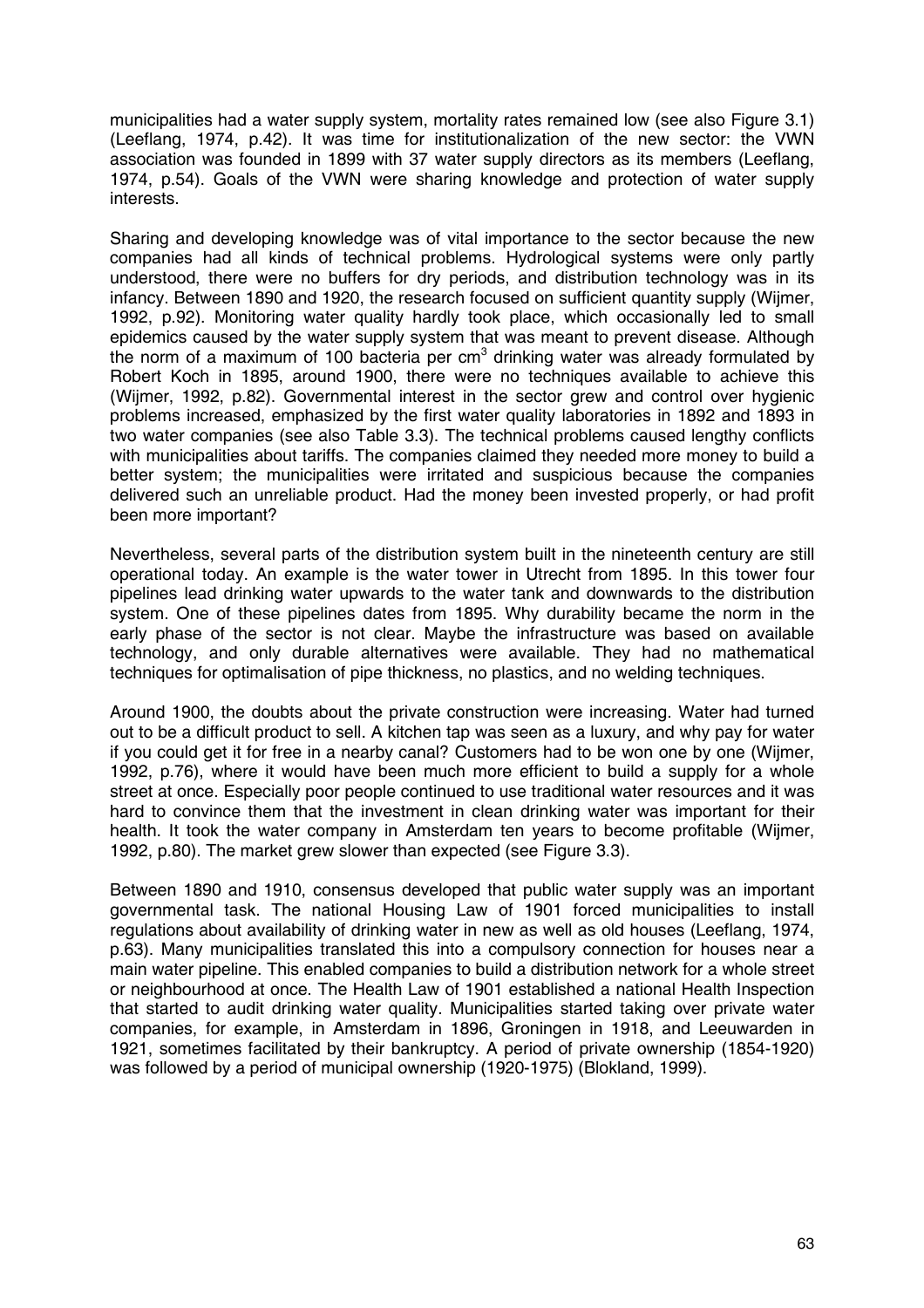

*Figure 3.3: Drinking water sales in the Netherlands between 1850 and 1910 (Source: Leeflang, 1974, p.80)*

The medical profession was still promoting the idea that drinking water supply deserved a national impulse, besides activities at the municipal level. An article titled "Construction of water supply" by Dr. W.P. Ruysch in the magazine for 'Social Hygiene' from 1908 was discussed in the Dutch Parliament in 1909, and in 1910, for the first time, the national budget showed an entry 'costs of preparations of supply in the need for drinking water' (Leeflang, 1974, p.65). In the same year a 'State commission on the drinking water question' was established. This committee soon received so many questions that it set up a Technical Bureau, which was officially named State Bureau for Drinking water supply in 1913.

*Table 3.2: Issues and structures between 1890-1910*

| <b>Issues</b>                                                   | <b>Structures</b>                                                             | Influences in the year 2000                                                                          |
|-----------------------------------------------------------------|-------------------------------------------------------------------------------|------------------------------------------------------------------------------------------------------|
| How to solve leakage and quality<br>problems?                   | technology development for<br>production, distribution and quality<br>control | long term infrastructure is the<br>prevailing standard                                               |
|                                                                 | foundation of VWN, State Health<br>Inspection and Technical Bureau            | VWN (now KVWN) and Health<br>Inspection still exist.<br>cooperative culture among water<br>companies |
| What is the most efficient and<br>effective economic structure? | companies came into governmental<br>ownership                                 | dominant role of governments in<br>water supply                                                      |
|                                                                 | legal arrangements to support<br>distribution to more households              |                                                                                                      |

### **3.5 Growth of the distribution network (1910-1950)**

In the previous period, the water supply efforts focused on cities and were coordinated by municipal governments. In 1910, the first regional company was established in a part of Zeeland, supported with money from the national budget. The involvement of rural areas reflected the idea that drinking water supply was better for every Dutch citizen, not just for inhabitants in polluted urban areas. The following quote shows how these views changed from generation to generation: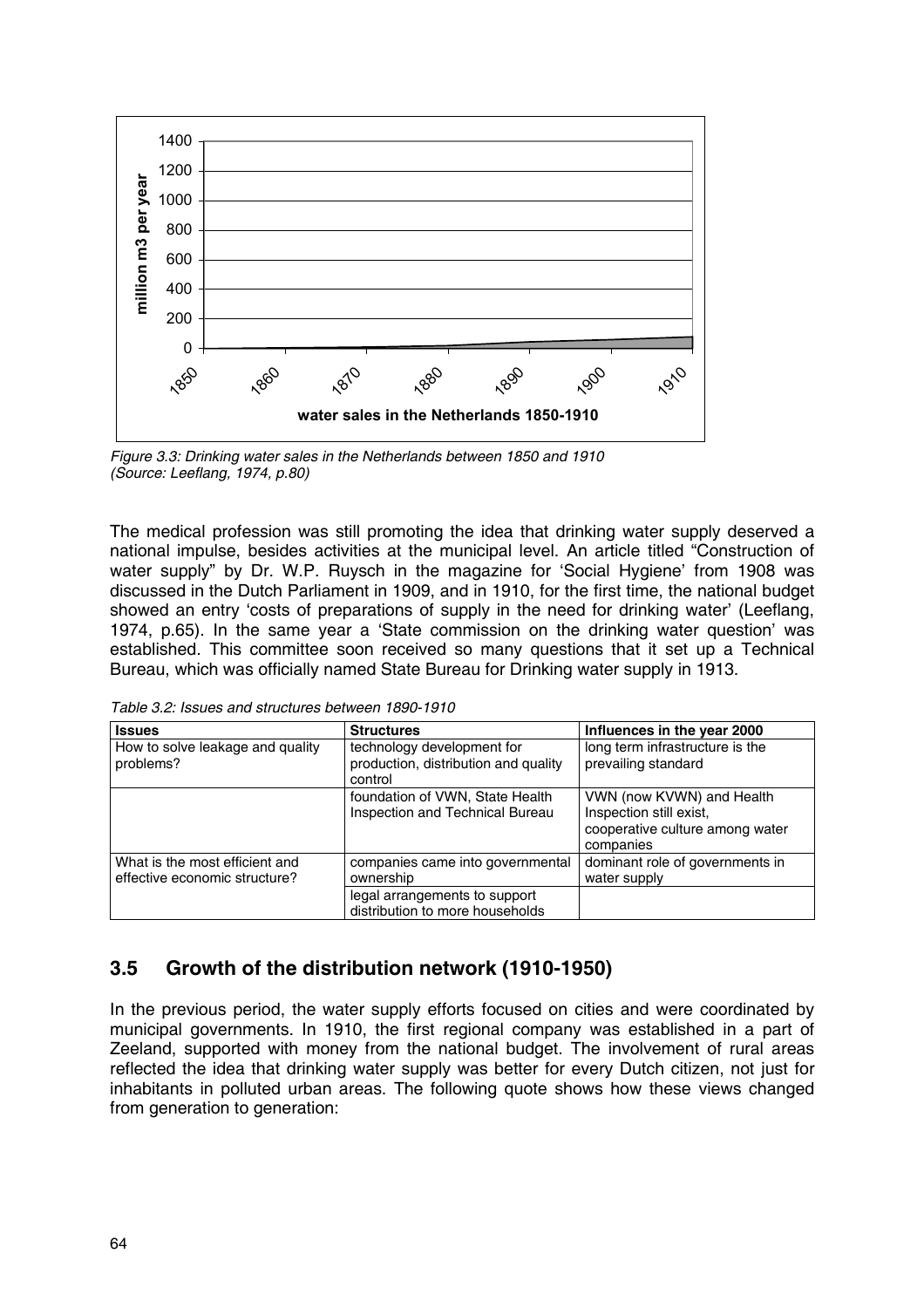"I still remember how my grandmother used water from the tap to clean the steps, and continued to drink from her own well" (laughing)<sup>4</sup>.

For the older generations it was difficult to change the traditional view on drinking water. It had always been free, why should they pay for it now, and had grandfather not become 90 drinking ditchwater all his life? For today's generation water running from a tap is a fact of life. It is comparable to light coming from the sun, as is expressed in the following quote from Sesame Street (Children's Television Workshop, 1993):

#### Bert : *"Do you know what light is, Ernie?"*

Ernie : *"Light comes from a lamp, or from the sun, just like water from a tap."*

Water companies themselves describe this evolution as 'progressive water civilization'. Citizens are getting used to more hygienic lifestyles, as baths and water closets penetrate from elite to middle class and water demand steadily increases (Figure 3.4). For example, in the relatively progressive city of Amsterdam in 1897, 5% of the houses had a water closet and 3% a bath (Leeflang, 1974, p.50). In 1940 this had grown to 95% water closets, 15% baths, and 12% showers. In the rural area Zeeuws-Vlaanderen the percentages were still much lower, 22%, 3%, and 1,5% respectively. By 1940, the population did not resist public water supply anymore: villages without supply eagerly looked forward to receiving it (Leeflang, 1974, p.79).



*Figure 3.4: Water sales in The Netherlands from 1850-1950 (Leeflang, 1974; Water Statistiek, 1998)*

Between 1910 and 1940, market growth was realized through foundation of new companies by municipalities. For municipalities with less than 10,000 inhabitants the necessary investments were a problem. This was solved by the upcoming role of provincial governments. In 1905, financial autonomy was reinstated for provincial governments, putting an end to the 'century of the municipality' in the Netherlands (Blokland, 1999). In 1919, the Province of Noord-Holland started a water company and at the same time introduced restrictive licensing for municipal companies: from then on, only groups of municipalities were allowed to set up a water company (Blokland, 1999). This example was soon followed by other provincial governments (Leeflang, 1974, p.68).

The national government supported this policy by providing subsidies only to cooperating municipalities or provincial initiatives. The State Bureau for Drinking Water Supply helped

 4 Told to me by a colleague from Erasmus University about his grandmother who lived in Zeeuws Vlaanderen.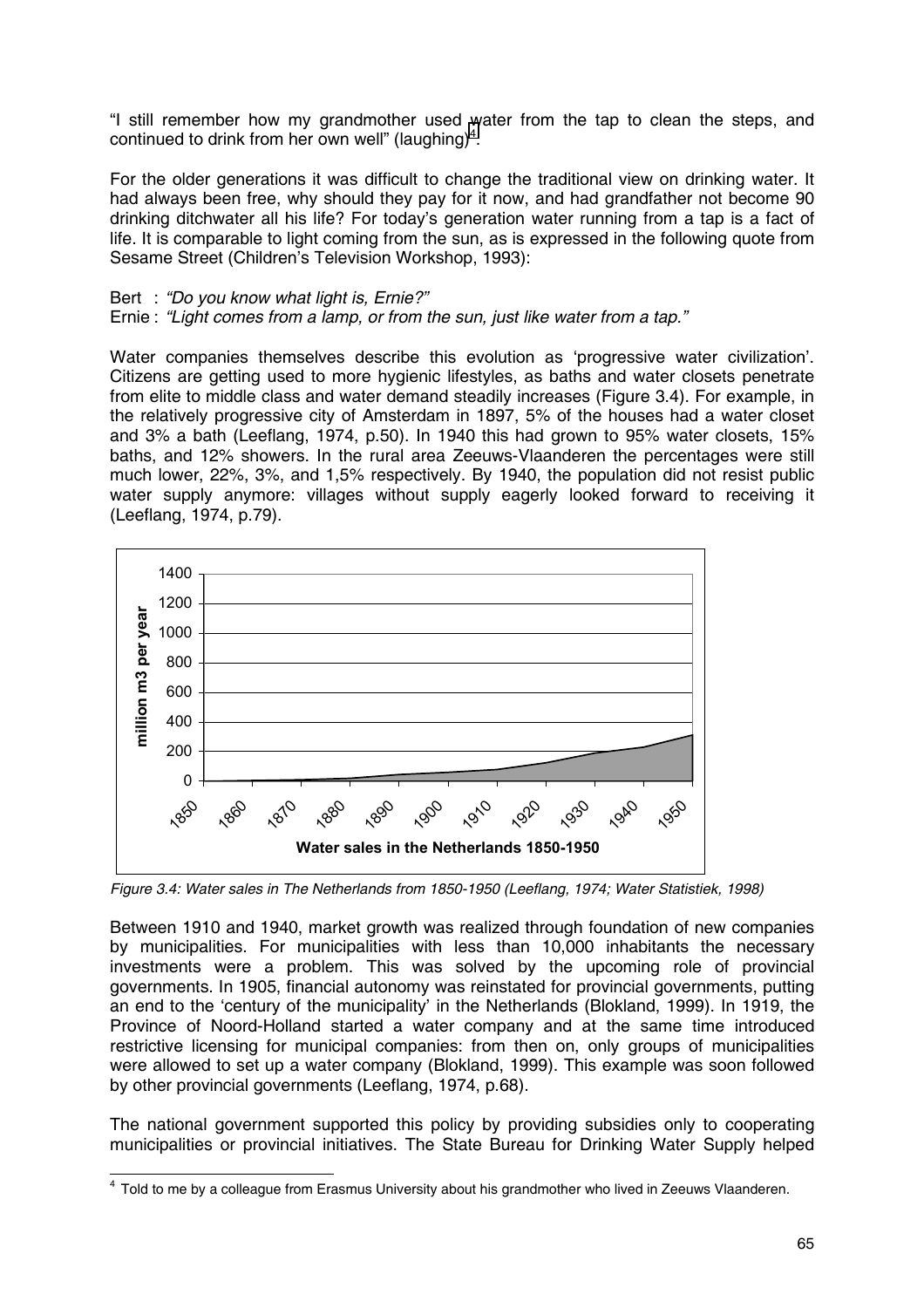state-subsidized companies by providing technical plans. Director and staff of this Bureau promoted public drinking water supply: "With bicycle and magic lantern they travelled around" (Leeflang, 1974, p.78). They had to overcome many objections and financial hesitations because of the economic crisis in the late twenties and thirties. The last regional company was established in 1937 in Drenthe. By then, groundwater had become the most important resource: 74% of the supply.

| <b>Discovery or first experiments</b> |                                                                                                                | First application in Dutch water industry |                                                                                     |  |
|---------------------------------------|----------------------------------------------------------------------------------------------------------------|-------------------------------------------|-------------------------------------------------------------------------------------|--|
| <b>Production</b>                     |                                                                                                                |                                           |                                                                                     |  |
| old trad.                             | sedimentation of surface water                                                                                 | 1874                                      | Rotterdam water works                                                               |  |
| 1810                                  | first application of surface water<br>infiltration in Glasgow                                                  | 1940                                      | surface water infiltration applied in Leiden                                        |  |
| 1829                                  | slow sand filters applied by James<br>Simpsons in Chelsea Water Works                                          | 1874                                      | Rotterdam water works                                                               |  |
| 1868                                  | Report to the King: cleaning surface<br>water with FeCI                                                        | 1950                                      | Rotterdam water works                                                               |  |
|                                       | German invention                                                                                               | 1893                                      | cokes towers for de-ironing of groundwater in<br>Breda and dune water in Middelburg |  |
|                                       |                                                                                                                | 1907                                      | gravel filters for de-ironing of dune water                                         |  |
|                                       |                                                                                                                | 1924                                      | slow sand filters for de-ironing of groundwater                                     |  |
| 1885                                  | fast sand filters developed in United<br>States for surface water purification                                 | 1931                                      | fast sand filters in Rotterdam; adapted for de-<br>ironing of groundwater           |  |
| 1900                                  | ozonization studied by Schiedam<br>water company                                                               | 1960-<br>1970                             | application in Rotterdam                                                            |  |
| 1902                                  | disinfection with chlorine developed<br>by Maurice Duyck in Belgium                                            | 1922                                      | chlorine applied as temporary measure in<br>Maastricht                              |  |
|                                       |                                                                                                                | 1929                                      | permanent chlorine dosage in Amsterdam                                              |  |
| 1922                                  | first experiments with powdered<br>carbon against taste and odour<br>problems                                  | 1933                                      | first successful application of powdered carbon                                     |  |
| 1972                                  | first experiments with membrane<br>technology                                                                  | 1998                                      | first large scale application by PWN                                                |  |
| <b>Distribution</b>                   |                                                                                                                |                                           |                                                                                     |  |
|                                       |                                                                                                                | 1853                                      | steam engines for pumping                                                           |  |
|                                       |                                                                                                                | 1900                                      | electric pumping                                                                    |  |
|                                       |                                                                                                                | 1911                                      | diesel engines for pumping (at first as emergency<br>provision)                     |  |
| 1678                                  | Belgian iron industry produces first<br>cast iron pipelines for water transport<br>to a fountain in Versailles | 1853                                      | cast iron transport pipelines, smaller pipelines of<br>lead                         |  |
|                                       |                                                                                                                | 1912                                      | steel transport pipelines (corrosion problems)                                      |  |
| 1913                                  | first asbestos cement transport<br>pipelines in Casale, Italy                                                  | 1931                                      | asbestos cement applied by regional companies                                       |  |
| 1930                                  | endemic lead poisoning in Leipzig<br>because of lead water pipelines                                           | 1942                                      | copper officially allowed for smaller pipelines                                     |  |
|                                       |                                                                                                                | 1946                                      | corrosion prevention in pipelines through a layer<br>of asphalt bitumen             |  |
| 1937                                  | PVC applied in Germany                                                                                         | 1949                                      | PVC applied in the Netherlands                                                      |  |
| <b>Quality control</b>                |                                                                                                                |                                           |                                                                                     |  |
| 1864                                  | Pasteur discovers micro-organisms                                                                              | 1892                                      | first bacteriological lab in Leeuwarden                                             |  |
|                                       |                                                                                                                | 1893                                      | first full water supply lab in Rotterdam                                            |  |
| 1904                                  | first Coli tests developed by Van 't<br>Hoff in Rotterdam                                                      | 1933                                      | Coli generally used as indicator for faecal<br>pollution                            |  |

*Table 3.3: Technology development in the water industry (Leeflang, 1974, p.46, 49-50, 82-85,90,92; Wijmer, 1992, p.50,82)*

The highest number of companies was reached in 1938, namely 231 (Blokland, 1999). In 1940, 75% of the Dutch citizens had drinking water supply (Leeflang, 1974, p.78). In densely populated areas such as Zuid-Holland it was supplied by a patchwork of many small companies. It became more and more difficult for these companies to meet the technical and hygienic standards that had been developed. Three of them merged with PWN: 1 in 1922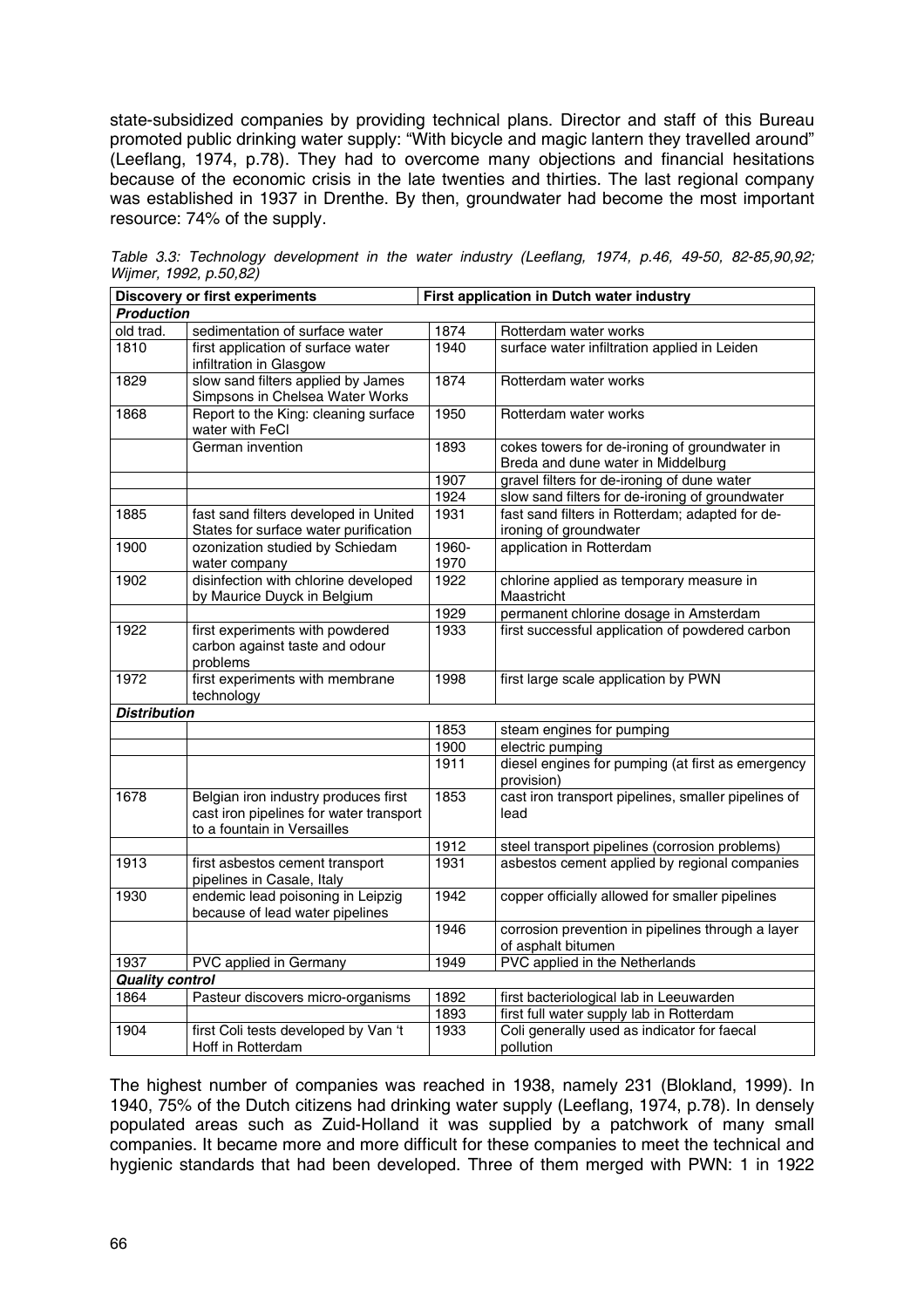and 2 in 1927. The idea of an active concentration policy was launched by director of the State Bureau for Drinking water, Dr. Krul, in a VWN lecture in 1942 (Leeflang, 1974, p.116).

The period between 1910 and 1950 was also characterized by a struggle of water companies to improve technological control over the water supply system. Water quality needed to be reliable, the supply was supposed to be available 24 hours a day, 365 days a year. The most important problems were hygiene and corrosion of pipelines. Table 3.3 shows how water production and distribution techniques developed from science to practice.

Around 1920, Dutch water companies started to worry about an important resource, the river Rhine. Industrial growth in the German Ruhr area led to unacceptable taste and odour problems for drinking water (Leeflang, 174, p.110). Water companies experimented with a purification method based on powdered carbon. After unprecendentedly severe quality problems in the winter of 1929, a Committee Taste and Odour River Water was established. They started looking for the causes of the problems, suspected phenols, but did not succeed in proving this theory. In 1931, the Committee was alarmed by plans from French potassium mines to drain off salt waste into the Rhine. Although the size of the potassium industry, around 1930, did not directly lead to an unbearable salt load in the Rhine, the committee predicted that the maximum amount allowed by the French government, 200 g per  $m^3$  river water, would be a problem in the future. In 1933, committee members travelled to France to raise objections but they achieved nothing. In the same year, the experiments with powdered carbon were successful, at least for the taste and odour problems, and the committee unfortunately lost its momentum.

Next to solving technological problems, water companies had to respond to a growing water demand. This was caused by population growth, a growing water use per person and migration from rural areas to cities in the western part of the Netherlands. Exhaustion of dune resources was expected. One of the first Dutch nature activists, Jac. P. Thijsse, wrote about the dunes in 1910, "In places where water companies have not yet done their destructive job, small lakes are shining" (Wijmer, 1992, p.115). In 1926, Amsterdam planned to extract drinking water from an area as distant as the Veluwe (Leeflang, 1974, p.105). Resistance from Veluwe inhabitants, local industry, and forestry, led to the establishment of a Veluwe Committee in 1927. Although Amsterdam abandoned its Veluwe plans in 1928, the Committee continued the hydrological research, and published an extensive report in 1933. One of the solutions in this report was the recommendation to make legal arrangements for desiccation damage.

In the same year 1926, another dune company, PWN, requested that the State Committee was set up to assess the resource problems (Leeflang, 1974, p.113). This Committee for Water Supply in the West of the Netherlands was established in 1931 and reported in 1940 about the water demand in the Netherlands as a whole. It advised to use more surface water resources, mainly the IJsselmeer<sup>5</sup> and the river Rhine. The report also contained a draft law to protect water resources. The same Jac. P. Thijsse was a member of this committee and since 1910 he had changed his view: although water extraction had led to lower groundwater levels in the dunes, the area was saved from building activities, because of its function for water production (Leeflang, 1974, p.115).

Hydrological research was needed to make groundwater resources more predictable. In 1936, the director of PWN organized a hydrological experiment to check Winklers' idea of 1867, that forestation of the dunes with pine trees would lead to a higher water output by the dunes (Leeflang, 1974, p.105). The experiment had the following outcome:

 5 The IJsselmeer existed only since 1932 when the former Zuiderzee was cut off from the North Sea by a dam. At the time of the report in 1940, the water of the IJsselmeer was still brackish.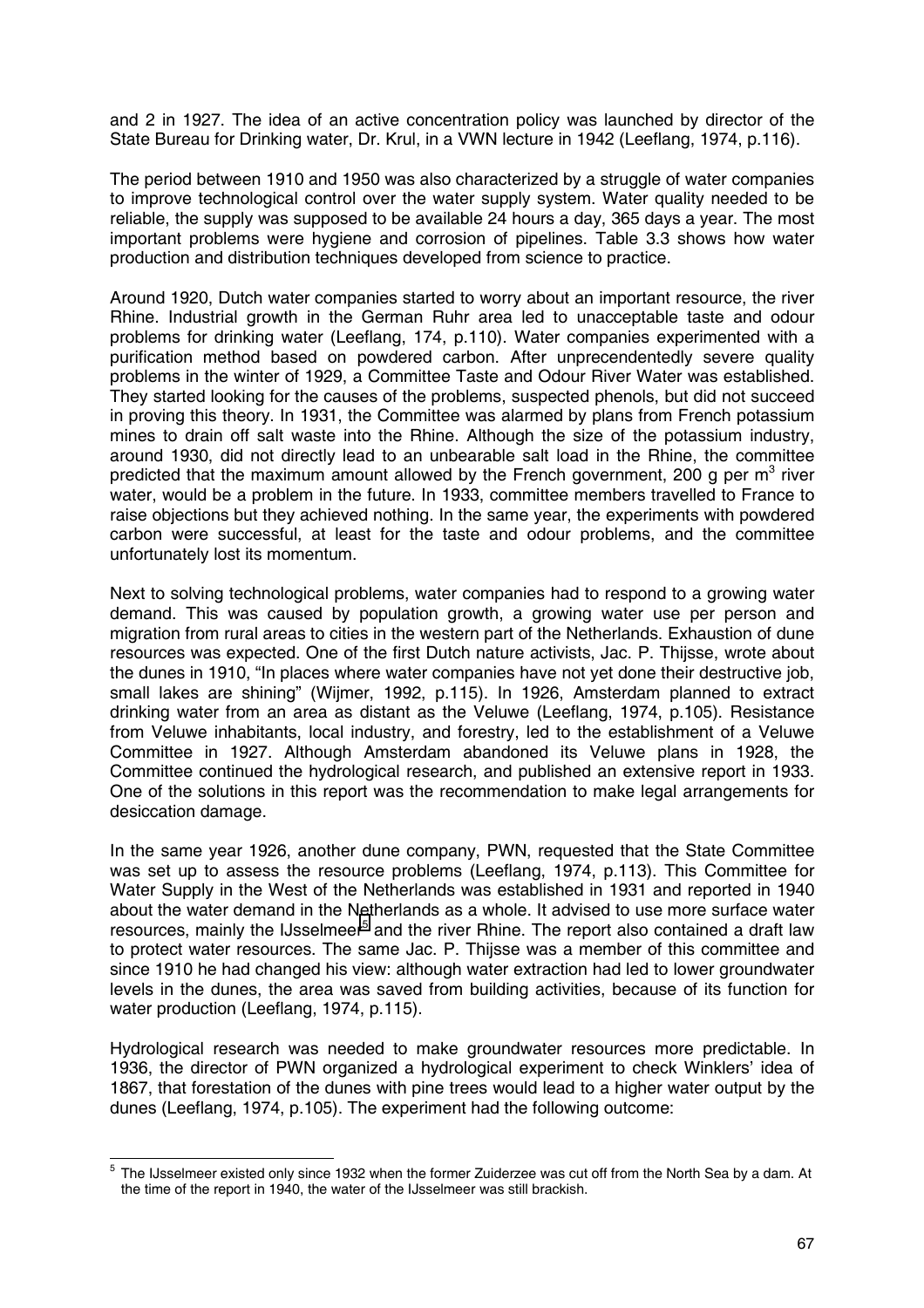|  | - Bare dune sand | 75% of the rainfall available as drinking water; |
|--|------------------|--------------------------------------------------|
|--|------------------|--------------------------------------------------|

- Natural (low) dune vegetation 40%;
- Hardwood forest 40%;
- Pine forest 22%.

These results were quite contrary to Winklers intuition.

Water companies often had difficult debates with governments about necessary investments. It sometimes took several decades before a problem signalled by engineers could be acted upon. Usually, the responsible administration would only react after a calamity that substantiated engineers' warnings. An example was the prediction of the director of the Amsterdam water company, J.M.K. Pennink, around 1903 that the cheap solution of deep groundwater extraction in the dunes would lead to salinization of resources. In 1901, he had suggested to infiltrate surface water from the Rhine into the dunes. As a result of a lenghty conflict Pennink was fired by the municipal government in 1916 (Wijmer, 1992, p.114). Although salinization occurred much later than Pennink expected, more and more dune wells produced brackish water in the 1920s and in 1929 Penninks plan was reconsidered by PWN. In 1940, the water company of Leiden was the first to implement infiltration techniques. In 1955 and 1957, the companies of The Hague and Amsterdam followed.

The VWN association played an important role in the diffusion of technical solutions across the sector through voluntary knowledge exchange (Wijmer, 1992, p.90). VWN also promoted institutionalization of technological achievements, for example, with a training course for pipeline fitters in 1929, the publication of norms for pipelines in 1933, and the establishment of an Inspection Committee for water supply articles in 1934 (Leeflang, 1974, p.102-103). Originally meant as an association for water company personnel, the VWN got more and more organizational tasks.

In 1940, the Netherlands were drawn into the Second World War. The damage of the threeday invasion by the Germans in May 1940 was limited, except for the heavily bombarded city of Rotterdam. The Dutch water industry was reorganized according to the German model: the State Bureau for Drinking water was renamed "State Institute for Drinking Water" (RID) and in 1941, a compulsory Trade Group was established for the water industry. The VWN association was dismantled in 1942. The VWN went underground and received help for their activities from the Trade Group and the RID, which led to tight bonds between the three organizations. The water companies continued most of their operational activities during the five war years. As Leeflang wrote, "Despite of the hunger, that exhausts the personnel, despite of the razzia's that threaten the young, the water companies continue. And the diagrams of the water use during 24 hours true-heartedly register the broadcast hours of Radio Oranje in its lowest points" (1974, p.123). Research, infrastructure investments, and policy making came to a standstill. The war of liberation by the allied forces in 1944-1945 caused a lot of damage, especially to water towers (Leeflang, 1974, p.124).

After the World War, not only the damaged infrastructure needed to be rebuilt. The water demand had kept on rising and the water companies need to catch up. A few initiatives to enlarge production capacity had already started before the war. The Hague had built a pilot installation near the Lek (a part of the river Rhine) in Bergambacht in 1936 (Leeflang, 1974, p.118), and in 1939 the city council of The Hague made a decision to transport water from the Lek to the dunes. After the war, a 45 km long, concrete pipeline was built, and in 1955 the first river water was pumped to the dunes (Leeflang, 1974, p.160). PWN started a pilot project to use water from the IJsselmeer in 1937. Rotterdam was also making plans before the war for extra capacity with an entirely chemical purification process (Leeflang, 1974, p.118). In 1953, such a water production unit was built.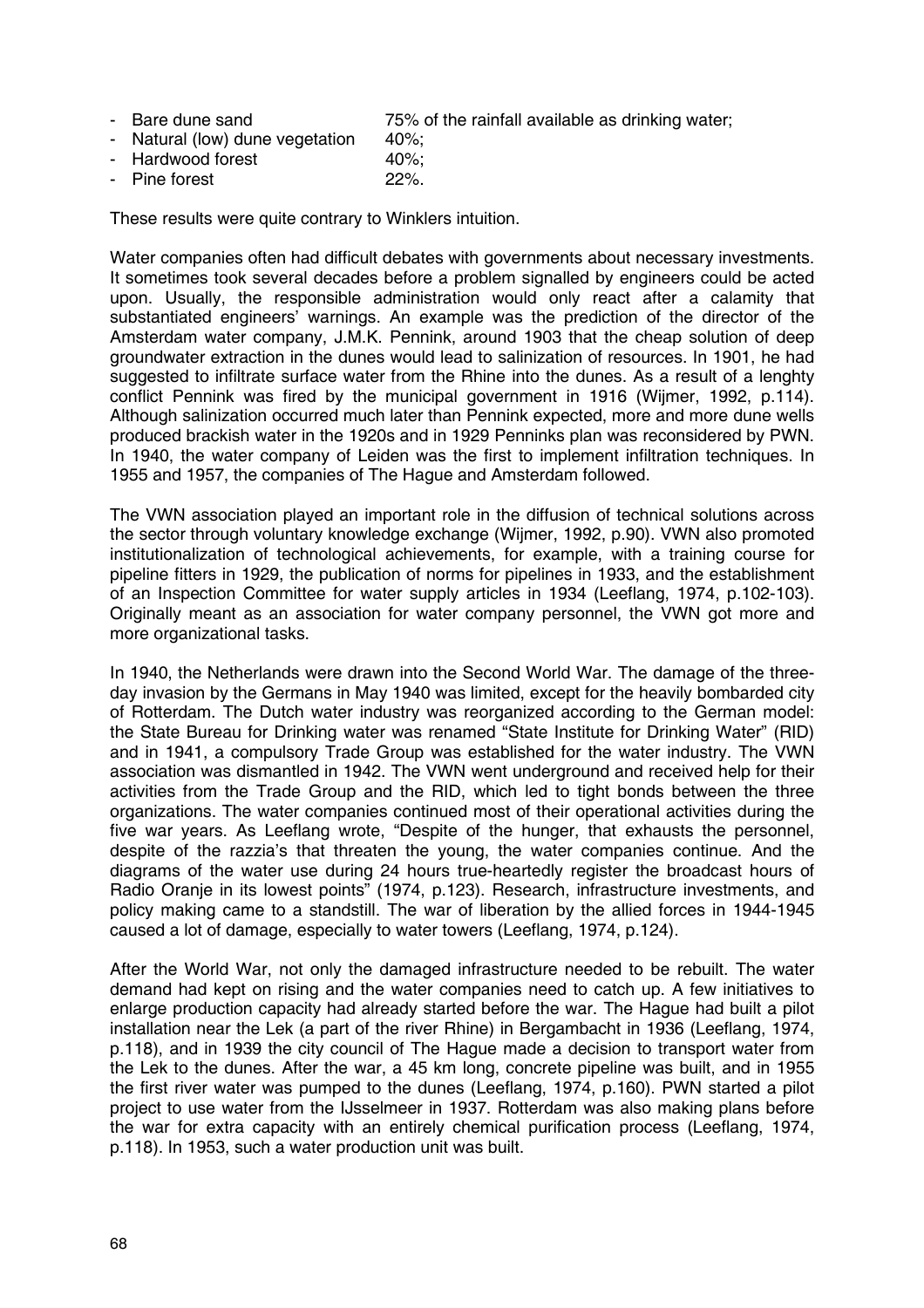In 1952, PWN and Amsterdam established a new company together, Water company Rhine-Kennemerland (WRK), to pre-purify water from the Amsterdam-Rhine canal and transport it to the dunes. The concrete pipeline covered 80 km, from Jutphaas to Castricum, and branched off to Velzen. It became operational in 1957. By then, the quality of the Rhine water was much worse, therefore, powdered carbon and chlorine were necessary as extra purification steps (Leeflang, 1974, p.162). Infiltration of Rhine water led to a short-lived return of dune vegetation that had perished as a result of the desiccation, but soon it disappeared again as a result of the pollution (Wijmer, 1992, p.116).

In 1945, the percentage of the population connected to the drinking water system was still 75%. This percentage had been reached with very little state support. In 1940, the remaining dispersed dwellings had already been judged as non-remunerative (Leeflang, 1974, p.147). In 1946, a "Committee Drinking Water Supply Stricken Areas" was set up to provide a subsidy for rebuilding war damage and at the same time building supply for nonremunerative areas. From 1949, the arrangement was also available for non-stricken areas, and in 1953 a ten-year plan was made to expand drinking water distribution to all nonremunerative households. In 1963, 96% of the population was connected to a water supply system (Leeflang, 1974, p.149).

The German interventions during the war years accelerated the maturation of water institutions. As the sector wanted to liberate itself from the German structures, the Trade Group is dissolved and the VWN re-established after the war (Leeflang, 1974, p.134). But a difference had grown between the more formal and professional activities of the Trade Group, and the underground activities of the personnel association VWN. Soon after the war, in 1946, a specialized water research institute KIWA was established. It included the Inspection Committee for water supply articles, which had started in 1934. Besides inspection activities, KIWA was supposed to do technological research into water production, hydrology, and distribution. Vewin was established in 1952 as a trade association to further the interests of the sector and to deal with the government, allowing VWN to concentrate on educational activities (Leeflang, 1974, p.138)

| <b>Issues</b>                                                    | <b>Structures</b>                                                                                 | Influences in the year 2000                                                                                                      |
|------------------------------------------------------------------|---------------------------------------------------------------------------------------------------|----------------------------------------------------------------------------------------------------------------------------------|
| How to convince rural populations<br>of the benefits?            | growing number of regional<br>companies                                                           |                                                                                                                                  |
|                                                                  | an increase in water infrastructure<br>outside as well as inside houses                           | a lot of the distribution infrastructure<br>is still operational today, which<br>keeps the water price at an<br>acceptable level |
| How to deal with new pollutants?                                 | three institutions to support<br>technology development: RID,<br><b>KIWA and Delft University</b> | KIWA and Delft department still<br>exist, RID became part of RIVM                                                                |
| How to balance the demands for<br>low tariffs and a good quality | technologies to cope with pollution<br>and corrosion                                              | many technologies are still used                                                                                                 |
| supply?                                                          | trade association to further water<br>company interests                                           | local, provincial, and national<br>governments trust the sector                                                                  |
| How to reach non-remunerative<br>areas?                          | national laws to subsidize<br>distribution in sparsely inhabited<br>areas                         |                                                                                                                                  |
| How to prevent exhaustion of<br>resources?                       | unresolved                                                                                        |                                                                                                                                  |

*Table 3.4: Issues and structures between 1910-1950*

A final development worth mentioning was the involvement of the Technical University of Delft. After the war, this university decided to take up drinking water technology into its research and education program (Leeflang, 1974, p.212). In 1947, the director of the State Bureau for Drinking Water Dr. Krul was invited to become extraordinary professor. He organized the first 'holiday course' for VWN members in 1948. In 1958, he became a full-time professor, and the department "civil health engineering" was formed with drinking water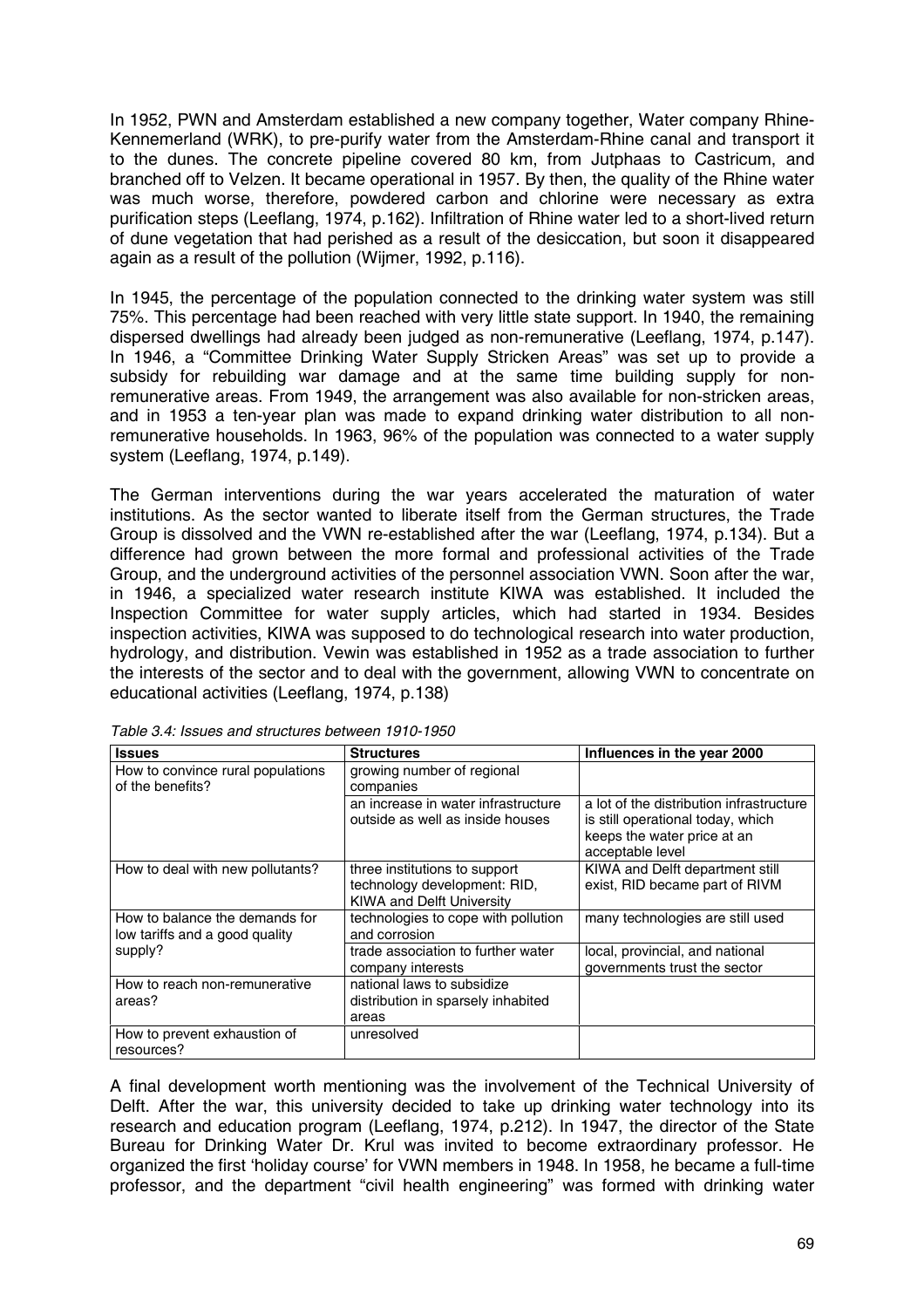production and waste water treatment as its subjects. His successor, in 1963, also was a former drinking water director, this time from the Amsterdam Company. This shows the tight relations between this university and the drinking water sector, from the start.

## **3.6 Legislation and growth of demand (1950-1970)**

The period between 1950 and 1970 can be considered as the period of technological maturation of the water industry. Firstly, the distribution project was completed. In 1963, 96% of the population was connected to the system. For the remaining 3,4% of 'super nonremunerative' households, a new subsidy arrangement was made in 1962 and 99% of the population was connected in 1968 (Leeflang, 1974, p.149). Next to that, production and distribution technologies were perfected in a united effort of KIWA, RID, and research within individual water companies. Purification steps with activated carbon, chlorodioxide and ozone were developed, and corrosion in the pipeline network was finally under control (Leeflang, 1974, p.188).

In 1949, PVC pipelines were introduced, which meant a spectacular advancement in corrosion control. At first, PVC was only used to replace smaller pipelines made of copper. KIWA declared them appropriate for all water types in 1951. In the same year, the start of the Korean War caused a rise in the copper price, speeding up the decision of water companies to switch to the new material. WMO was the first company to use PVC for main water pipelines in 1954 (see also section 5.4.5). In 1970, 40% of the smaller pipelines consisted of PVC. From then on, copper is only used for pipelines inside houses.

This was also the period of increased state control on the drinking water sector. The first law concerning the water industry was the Groundwater Law for Water Companies of 1955 (Leeflang, 1974, p.200). It transferred the groundwater licensing task from the municipal to the national level: licenses to water companies were now issued by the Ministry of Health and Environment. The law also contained regulations for financial compensation of desiccation damage. This law was expanded to all other actors dealing with groundwater in a general Groundwater Law in 1981. From 1981 onwards, provincial governments were responsible for groundwater licenses.

Secondly, the State started to work on a Drinking Water Law after the war. The first ideas about legislation of the sector already existed in the Report to the King of 1868, inspired by a British example. If this would have received follow-up, the Dutch sector might have become privatized (Leeflang, 1974, p.203). However, the new law was based on a report from 1940, published by the State Committee for Water Supply in the West of the Netherlands (see Section 3.4). In 1940, nearly all Dutch water companies were government owned.

In 1947, the Dutch State send a law proposal to the water industry Trade Group, but the industry immediately objected to the "absolute power of the central government" over water companies. They argued that the water companies were already functioning well, so they did not need these tight regulations. After the establishment of the Vewin in 1952 negotiations became more structured. The final law, issued in 1957, contains broadly formulated performance requirements. The Drinking Water Law also regulates monitoring of drinking water quality, and authorizes the Health Inspection to check on water company performance at all times. The Vewin was allowed to formulate more specific water quality demands, and did so in its Recommendations of 1960.

The Drinking Water Law also expressed the intention of reducing the number of companies through mergers. The main instrument for this, according to the law, was *persuasion*, and only if this was not effective other legal instruments were to be used. This brought about a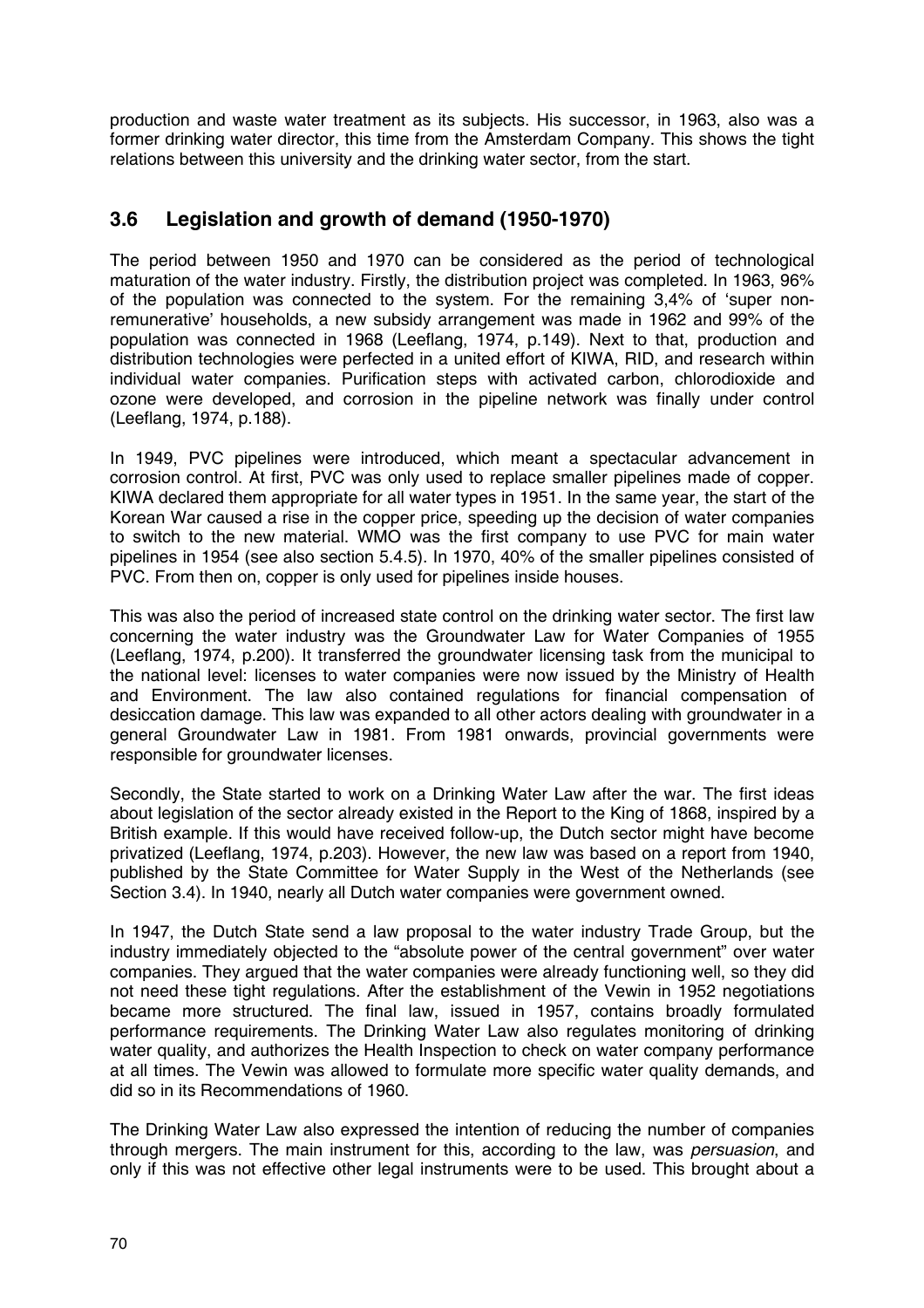tendency to merge companies, supported by provincial governments (Leeflang, 1974, p.151). Progressive environmental pollution was another driver because it hindered production of drinking water in inhabited areas. Urban companies merged with regional companies to make resources from rural areas available for urban customers. In 1967 there were still 146 companies, many of which were very small (Leeflang, 1974, p.210).



*Figure 3.5: Rapidly growing water demand between 1950 and 1970.*

Between 1950 and 1965, water demand grew explosively, due to population growth, penetration of sanitary appliances, such as toilets and showers, penetration of water heating appliances, and industrial growth (Leeflang, 1974, p.168). Figure 3.5 shows the effect of these developments on water demand. For the water companies this caused constant pressure to expand their production capacity. The law from 1957 obliged them to respond to any demand; therefore, they strived for some overcapacity at all times. WRK had to be enlarged by the water company of Amsterdam. PWN built a new production unit in Andijk near the IJsselmeer. Vewin started the first water saving campaigns (Wijmer, 1992, p.118).

The water company of Rotterdam had difficulties keeping up with industrial growth, and was even more troubled by the unreliability of the river Rhine. During the low water season, more concentrated pollution came down the river, and because the Rotterdam harbour had been deepened to receive larger ships, salt threatened to come in from the sea. A strong western wind in 1963 caused such a salt invasion up the river Rhine, past the water production units, and for three days the households of Rotterdam got brackish water out of their taps. This calamity was named 'the Salt Disaster of 1963' (Leeflang, 1974 p178). After this crisis, the municipal government of Rotterdam allowed the water company to invest in large water reservoirs in the nature reserve the Biesbosch. These reservoirs form a buffer when the water level is low or when an unacceptable pollution comes down the river. Besides that, a natural purification process takes place, while the water remains in the reservoir (Leeflang, 1974 p188). The Dutch State supported the construction of these reservoirs, under the condition that they were shared with other water companies in Zeeland, West-Brabant and Zuid-Holland.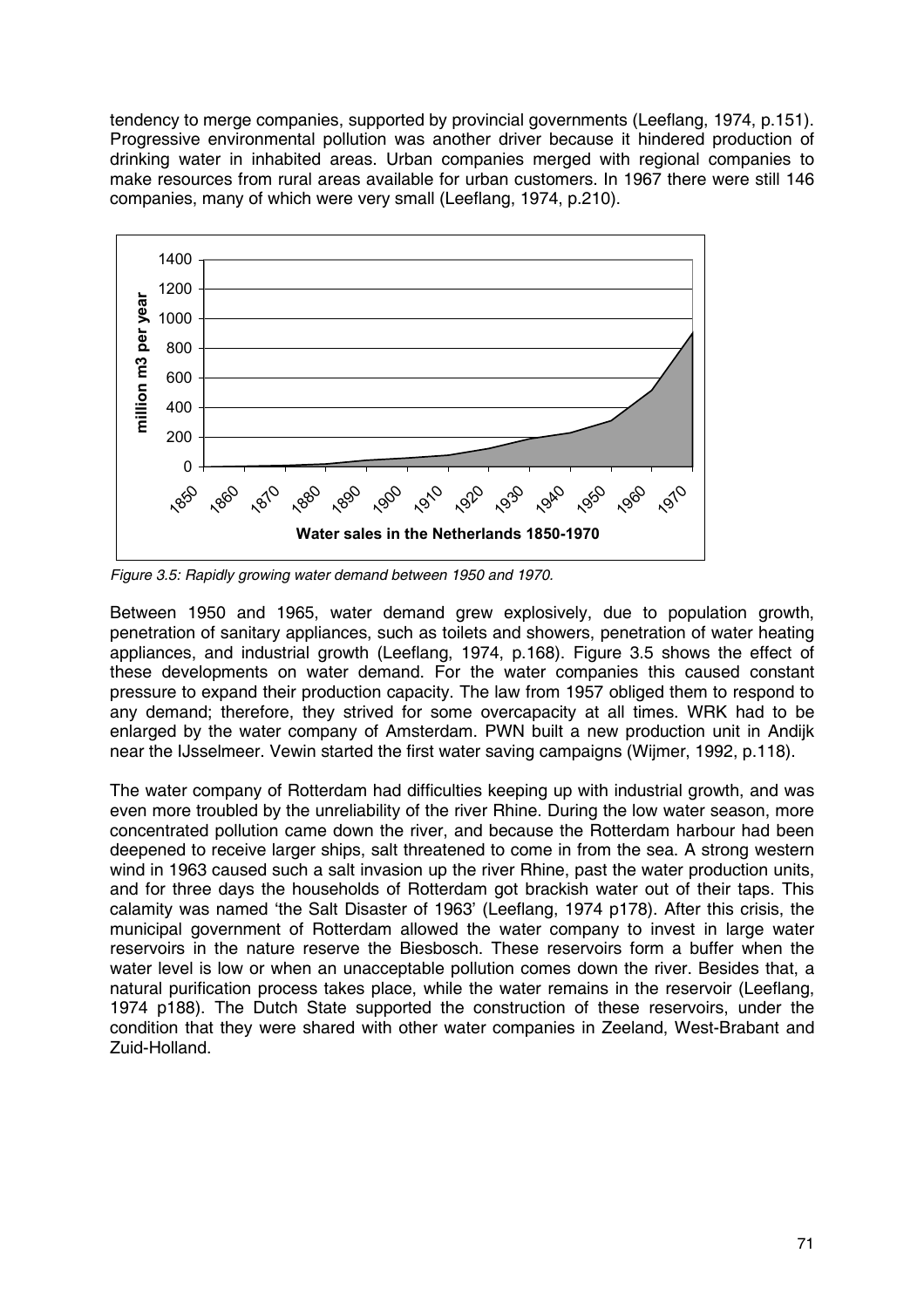*Table 3.5: Issues and structures between 1950-1970*

| <b>Issues</b>                      | <b>Structures</b>                   | Influences in the year 2000           |
|------------------------------------|-------------------------------------|---------------------------------------|
| is there a need for state control? | legislation: Drinking Water Law and | Drinking Water Law of 1957 is still   |
|                                    | the Groundwater Law                 | effective                             |
|                                    | Vewin adds voluntary regulations    |                                       |
|                                    | about product quality               |                                       |
| how to cope with fast growth of    | reservoirs in the Biesbosch         | three Biesbosch reservoirs still play |
| water demand?                      |                                     | a crucial role                        |
| is the scale of the companies too  | unresolved                          |                                       |
| small?                             |                                     |                                       |

## **3.7 Environmental pollution (1970-1990)**

The period between 1970 and 1990 is characterized by a growing environmental awareness. The publication of Rachel Carson's book "Silent Spring" in 1962, is often taken as a starting point for this development (Wijmer, 1992 p104). Inspired by this book, the use of insecticide DDT was restricted in 1970. Another starting point was the Club of Rome report of 1972, calculating that human population growth would lead to the exhaustion of many natural resources within a few decades (Meadows et al, 1972). Carried by a wave of democratization, protest and renewal, hundreds of environmental groups were established in the Netherlands during the seventies (Wijmer, 1992 p121, Cramer, 1989 p42).

The pollution itself was not new. The first recorded environmental incident happened as early as 1875: BASF in Ludwigshafen drained arsenic into the Rhine, which led to a conflict between the Dutch and the German government (Wijmer, 1992 p89). In 1897, the first State Committee was formed to prepare legislation about surface water pollution, leading to a first outline of a law between 1909 and 1912 (Leeflang, 1974 p203). We already saw how drinking water companies had to deal with taste and odour problems since 1920, and in 1946 the first negotiations had started between Dutch and German governments about the pollution of the Rhine (Leeflang, 1974 p192).

The establishment of the chemical industry in Germany after the war made the situation worse. Between 1950 and 1975, the river Rhine was considered a 'dead river'. Drinking water made out of surface water was barely drinkable, despite the purification efforts of the water companies. Water companies became annoyed that they had to use more and more technology to clean up pollution of other industries. In 1951, a group of water companies established the Rhine Committee Water Companies (RIWA) to combine forces in their fight for clean resources (Leeflang, 1974 p195). In 1953, German water companies followed this example by starting the 'Arbeitsgemeinschaft Rhein-Wasserwerke', and these agencies jointly started to investigate Rhine pollution. As a result, the oil dumping by ships into the Rhine was forbidden in 1954. Oil receiving facilities were built along the river bank, but most ships ducked the regulations, and by 1970, only 20% of the oil waste was collected.

After more than 15 years of fruitless efforts by RIWA, a big crisis occurred in 1969. On the 23rd of June the Dutch Ministry of Water Management was informed that an extreme fish mortality had occurred in Germany. On the same day all Dutch water companies closed off their extractions from the Rhine. Luckily, the water companies could use the Biesbosch reservoirs, so water production continued. On the 24th of June, the Dutch State Institute for Public Health (into which the RID had merged) found out which pollutant it was: the insecticide Endosulfan. After this crisis, surface water pollution was taken more seriously. The environmental group Stichting Reinwater took the Rhine salt problem to court in 1974. They formed a coalition with RIWA and the Dutch horticultural sector and finally had success in 1977, when a compromise was reached about maximum salt levels from French potassium mines (van Ast, 2000). In 1991, the second part of the Rhine Salt treaty was signed, allowing a maximum of 200 mg salt per liter at the Dutch-German border. This did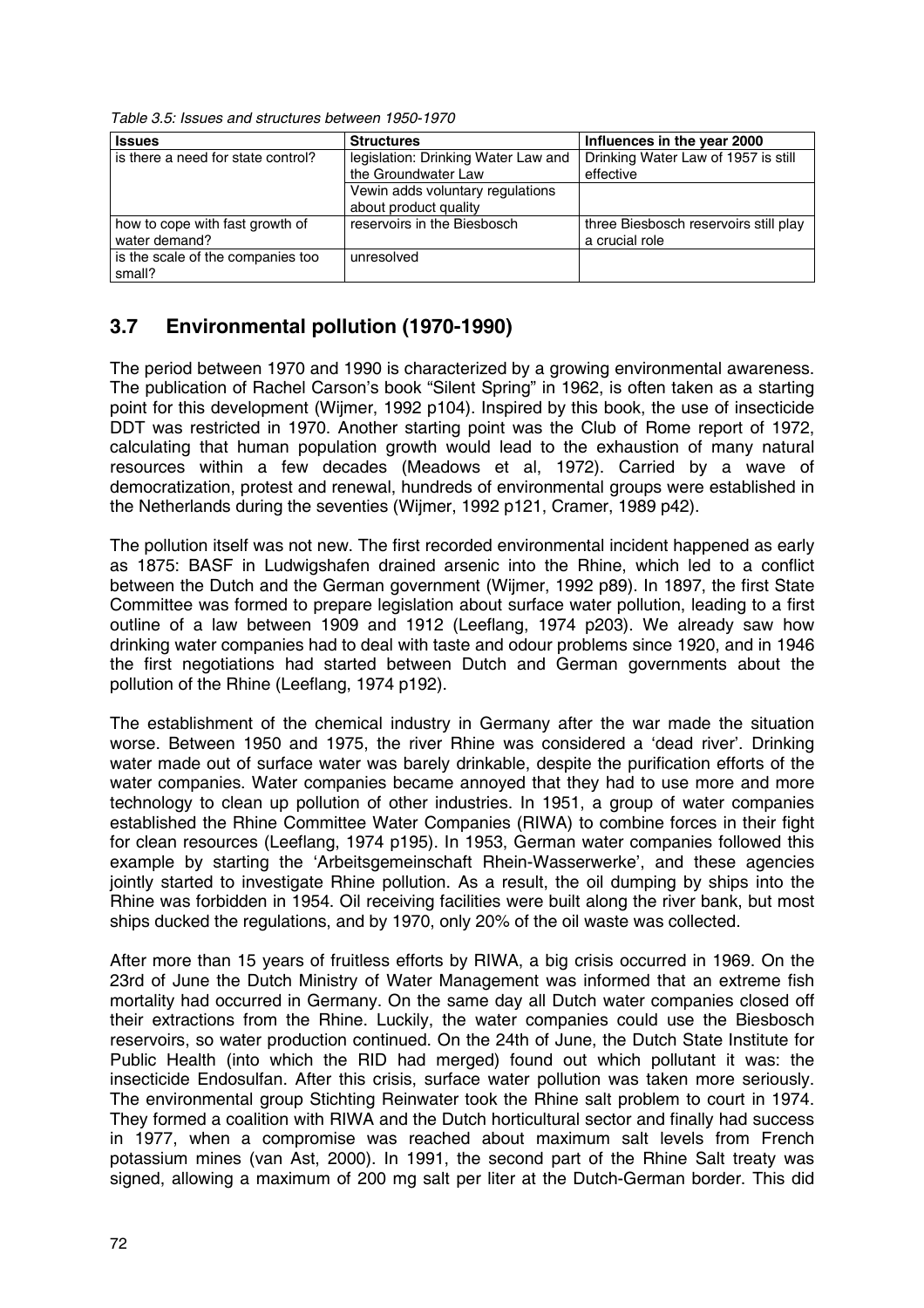not really solve the salt problem but spread it over many years (Wijmer, 1992 p121). It is expected that the problem will end, when the salt mines are exhausted in 2010 or 2020 (van Ast, 2000 p295).

After 1970, the Dutch government produced environmental legislation for water, air and soil, including enforcement of these regulations. The Law on Surface Water Pollution was completed in 1970, and formed the starting point for waste water treatment in the Netherlands. Industrial waste water treatment was introduced between 1980 and 1990, which led to further improvement of surface water quality (Wijmer, 1992 pp122,130). Improved chemical detection methods enhanced these developments. With the growing knowledge about pollution, requirements for drinking water expanded, which in turn asked for new technology, which then enabled even stricter requirements for drinking water.

The years between 1965 and 1975 were not only characterized by environmental pessimism, but also by growing prosperity (Wijmer, 1992 p102). Water demand was growing fastly. Figure 3.5 in the former section shows the growth curve the water companies and the Dutch government were looking at in 1970. At the time, it was expected that demand would eventually grow to 315-390 liter per person, per day (Wijmer, 1992 p119). Vewin started another round of water saving promotion. This seemed to have some effect on the curve of water use, as is shown in figure 3.6.

Water production requires a lot of space in the form of reservoirs, infiltration areas, and groundwater protection areas. In a densely populated country as the Netherlands, spatial claims are hard to realize, especially when everything else is growing as well: housing, industries, roads, recreation facilities and so on. To manage such pressures, extensive procedures for spatial planning are customary. This makes it necessary for water companies to look ahead at least ten years, if they want to expand production capacity. Between 1960 and 1970, the combination of these factors led to a large number of expansion plans, which seemed impossible to realize.

In 1964, the Minister of Health decided the time had come for a more central approach to production capacity planning. He asked the RID to make some basic plans (Wijmer, 1992 p119). Apparently, the RID lacked the expertise to make such plans, due to the autonomy of the companies. In 1972, a governmental policy statement (Structuurschema Drink- en Industriewatervoorziening) asked the association of water companies, Vewin, to produce a ten year plan. The intention was to coordinate all demands, and to look for cooperation possibilities between water companies. In 1978, Vewin produced its first ten-year plan. It was a compilation of plans made by individual companies, but at least large spatial claims could be coordinated. This central planning effort led to much closer relations between the state and the water companies.

Another development in this period was the concentration of the sector. After the peak of 231 companies in 1938, the need to merge into larger entities was suggested at a VWN meeting in 1942. Since the Drinking Water Law of 1957 it was formal policy. The number had gone down to 146 in 1967, which was seen as insufficient. Triggered by the capacity problems, the national government made an amendment to the Drinking Water Law in 1971, prescribing that a water company should at least serve 100,000 households. Provincial governments were asked to develop reorganization plans (Leeflang, 174 p210). Although the norm of 100,000 households was not directly enforced, it gave provincial governments a strong argument for mergers, often with the provincial water company as a core. In 1973, the number of companies was already down to 118, and in 1992 only 40 companies remained (see Figure 3.7).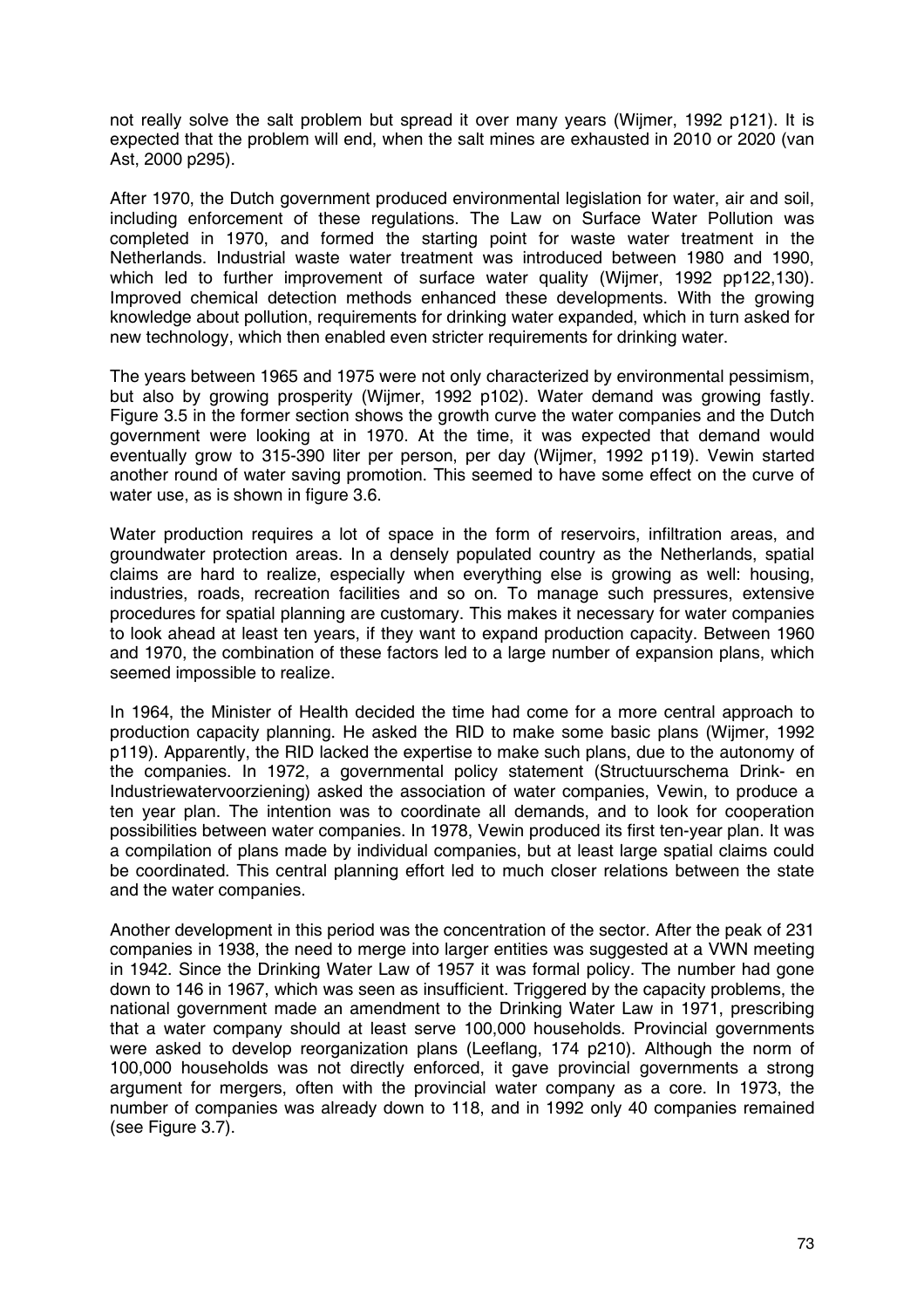

*Figure 3.6: Water sales in the Netherlands until 1990*



*Figure 3.7: Curve showing the establishment of new water companies until 1938 and the mergers until 2000 (based on Wijmer, 1992; Blokland, 1999)*

Around 1975, desiccation became a hot issue. Triggered by the large scale expansion plans, environmental groups started opposing against surface water infiltration (Wijmer, 1992 p113). The Foundation for Dune Conservation (Stichting Duinbehoud) was established in 1977 with the explicit goal to drive the water companies out of the dunes. The water companies felt wronged by this opposition. They doubted if they were to blame for the desiccation problems, because pine forests planting and polder drainage also had resulted in lower groundwater levels in the dunes. Even if water extraction was negative for nature, wasn't public health much more important? Besides, if the water companies had not defended the dunes against building houses, industrial expansion and agriculture, there wouldn't have been any dunes left at all. A 'real war' between water companies and environmental groups followed.

During the eighties, the Foundation for Dune Conservation changed its strategy. They realized that water companies had a societal task to fulfil, and started acquiring knowledge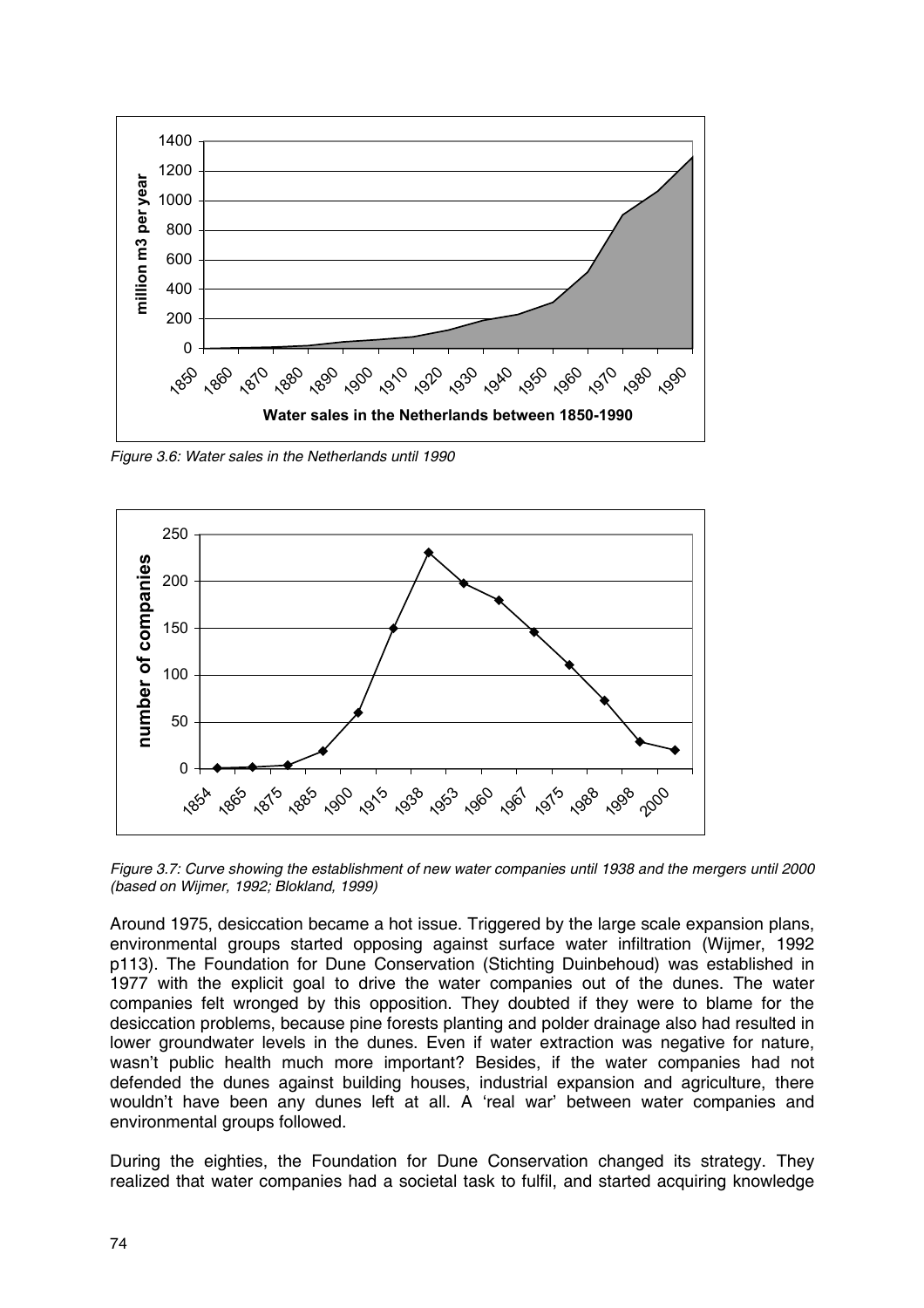about alternative technologies for drinking water production. Around 1985, they were on speaking terms with the water companies, and in 1990, one of their proposals was adopted by the water companies: deep infiltration was applied, which requires less space compared to surface infiltration (Wijmer, 1992 p117).

A comparable story can be told about the fourth reservoir in the Biesbosch nature reserve, against which the Association Preservation Biesbosch had successfully protested since the seventies; it was never built.

In 1975/1976, the first Parliament files about a new Groundwater Law appeared, giving possible exhaustion of groundwater resources as the most important reason to develop this law. This may have been inspired by the Club of Rome report. Provincial governments had started to regulate groundwater protection several decades earlier, for example, Limburg had its first regulation in 1955, Gelderland in 1962 and Utrecht in 1964 (Van Geleuken, 1998). The Groundwater Law was issued in 1981, and became effective in 1984. It decentralized the groundwater licensing responsibility from a national to a provincial level. The law also required water companies and other industries to measure and report extracted groundwater quantities.

From 1986 onwards, groundwater quality became threatened, mainly by fertilizers and pesticides (Wijmer, 1992 p123). This especially affected regions with intensive agricultural activity and superficial groundwater layers such as Overijssel, Gelderland and Limburg.

Between 1980 and 1990, most of the companies were reorganized into public limited companies. This had to make internal decisionmaking processes more efficient. Municipalities and provincial governments became shareholders. With this development, the period of municipal companies ended (1920-1975), and the period of public limited companies (PLC's) had started (Blokland, 1999).

| <b>Issues</b>                                    | <b>Structures</b>                                                                   | Influences in the year 2000                                                  |  |
|--------------------------------------------------|-------------------------------------------------------------------------------------|------------------------------------------------------------------------------|--|
| how to deal with resource pollution?             | environmental groups, RIWA                                                          | still exists                                                                 |  |
|                                                  | environmental legislation to protect<br>water resources from pollution              | legislation is still effective                                               |  |
|                                                  | technology for water treatment and<br>water purification                            | advanced technology to deal with<br>pollution                                |  |
| how to realize growth of production<br>capacity? | addition to Drinking Water Law:<br>planning procedures in a national<br>framework   |                                                                              |  |
|                                                  | guideline about minimum of<br>100,000 customers leads to<br>mergers                 | tendency to merge and improve<br>company efficiency                          |  |
| how to deal with desiccation?                    | provincial influence on water<br>companies is increased with the<br>Groundwater Law | an important role for provincial<br>governments regarding water<br>companies |  |

*Table 3.6: Issues and structures between 1970-1990*

### **3.8 Looking for sustainable solutions (1990-1995)**

Around the year 1990, an important change took place in the general societal attitude towards environmental problems. Suddenly everyone agreed that something needed to be done: the general public, the media, politicians and large industries. A cartoon by the Dutch cartoonist Peter van Straaten describes the atmosphere in this period: a woman embraces a somewhat surprised man while she says: "I'm so glad I finally meet someone who is against the environment too!". International events marking this shift were the Brundtland report, published in 1987, and the UN Summit on sustainability in Rio de Janeiro in 1992. In 1989, the Dutch government published an ambitious first 'National Environmental Policy Plan: to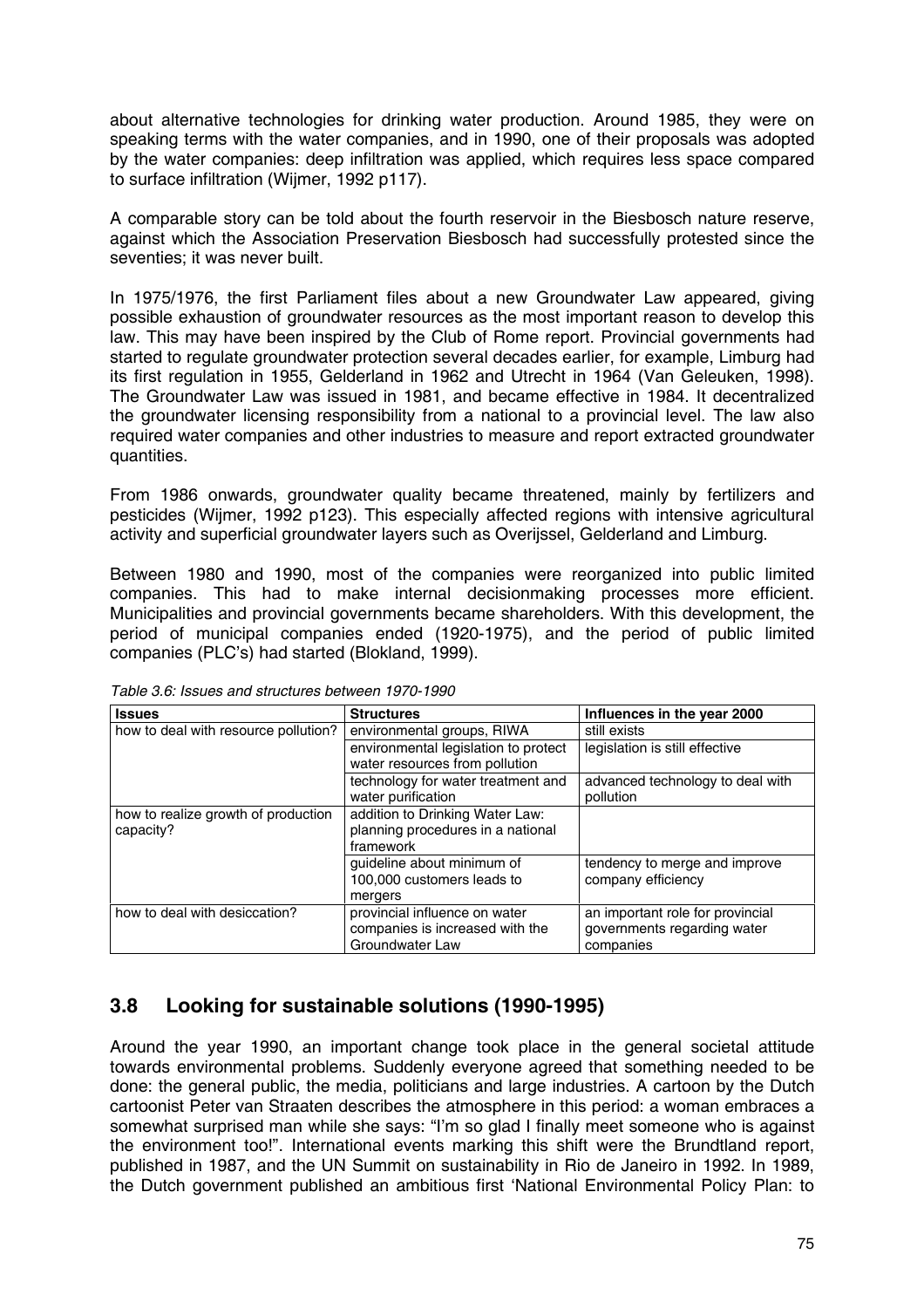choose or to lose'. In this period, the term 'sustainability' was introduced in all Dutch governmental communications: in the National Environmental Policy Plan, in the Third Act on Water Management of 1989, in provincial plans and so on.

This dissertation is not meant to explain the societal change regarding the environment around 1990; see for example Hajer (1995) about the role of international institutions, Hannigan (1995) about the role of scientists and the media, and Eder (1996) about the role of green politicians. We are interested here in how the change affected the drinking water sector in the Netherlands.

The National Environmental Policy Plan induced Vewin to publish a Vewin Environmental Plan in 1991 (Wijmer, 1992 p131). This plan looked at environmental problems from two angles: "...on one hand water companies as 'victims' of environmental pollution, on the other hand water companies as 'polluters'." (Vewin, 1991). It dealt with waste management, energy and chemical use, and desiccation. Another important topic was water saving. Vewin provided individual water companies with leaflets and other information material to promote water saving behaviour by households.

The National Environmental Policy Plan mentioned desiccation as one of seven environmental themes. Operationalization of anti-desiccation policy was delegated to the provinces. They had to report how large the 'desiccated area' in their province was, and what percentage of the problems was solved or was being solved. This responsibility induced many provinces to formulate stricter groundwater policies. Around 1990, groundwater extractions were seen as one of the main causes of desiccation, so water companies were confronted with a standstill or even reduction of extraction licenses.

Water companies stopped arguing about who was to blame for the desiccation, and started to think about technical solutions. This led to many plans for drinking water production out of surface water. They also made plans for the production of a different quality of water, called 'household water'. Household water is made of surface water, which has been purified lightly, but the final, most difficult steps of pathogen removal have been skipped to save costs; it and can be used for purposes such as toilet flushing and clothes washing. This type of use was estimated as 40-50% of household water use, so it was supposed to lower the pressure on groundwater resources. A similar development took place for large-scale users: they were offered cheaper 'industry water'.

The ecotax-law of 1994 introduced a tax on groundwater extractions. This was preceded by heavy protest of the water companies, who had been arguing for years with their governmental shareholders about every cent the tariff was allowed to rise, and now all of a sudden it was raised with 34 cents. It annoyed them that this tax money would go into general state funds, instead of into groundwater protection or other water-related goals (Wijmer, 1992 p132). The idea behind the tax was that it would make groundwater more expensive, so that surface water became more attractive. Apparently, the national government saw surface water as a more sustainable resource. Although the tax made some water companies consider the use of surface water, it also encouraged medium customers in areas with good groundwater to disconnect from the network (called 'water flight'). Farmers made their own well for watering livestock. This was facilitated by the 'hole' in the groundwater law, that says extractions below 10  $m<sup>3</sup>$  per hour do not need a license. This mechanism caused reduced the water demand for many water companies, without lowering the pressure on groundwater resources.

By 2000, the municipal company had become an exception, with only Amsterdam and Tilburg still resisting provincial plans. The sector expects to merge further, until only 3-6 companies will be left.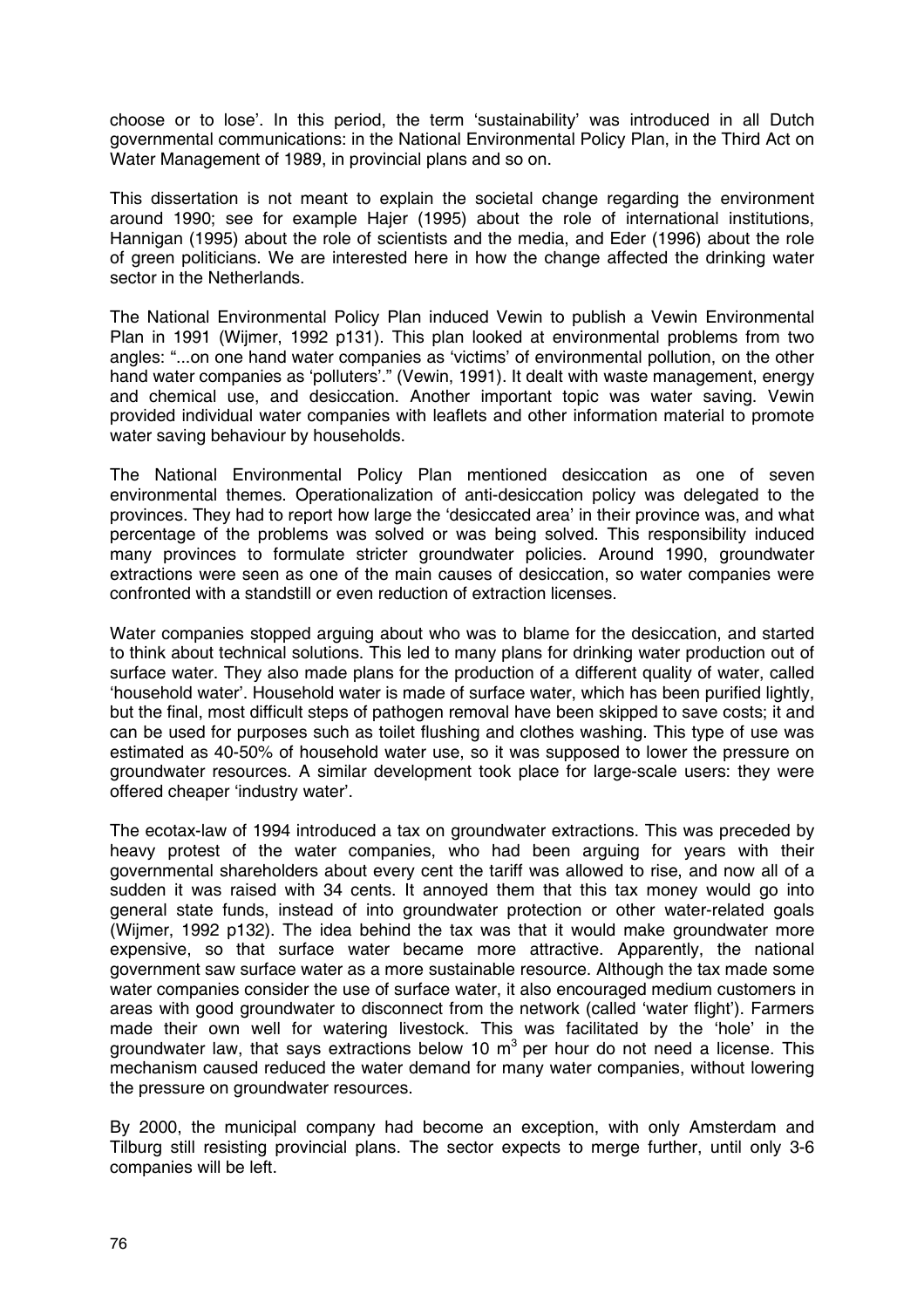*Table 3.7: Issues and structures between 1990-1995*

| <b>Issues</b>                    | <b>Structures</b>                  | Influences in the year 2000       |
|----------------------------------|------------------------------------|-----------------------------------|
| how to deal with desiccation?    | ecotax law for groundwater         | ecotax still exists               |
|                                  | efforts to switch to surface water | a few companies made the switch   |
|                                  | production                         | to surface water                  |
|                                  |                                    | availability of tailor-made water |
|                                  |                                    | qualities for industry            |
|                                  | promotion of water saving, water   | stabilized demand                 |
|                                  | saving appliances                  |                                   |
| how to deal with sustainability? | Vewin environmental plan           | waste reuse organization          |
| how to enlarge the scale of the  | mergers                            | small number of large water       |
| companies?                       |                                    | companies                         |

## **3.9 Debate about liberalization (1995-2000)**

Between 1995 and 2000, the liberalization debate was the hottest topic in the drinking water sector. Different events were mentioned by respondents as a starting point for this debate: the privatization of water companies in the UK in 1989; the new 'purple' government in the Netherlands in 1994; and the EU Report on Competition Policy of 1995, expressing the intention to liberalize the utility sectors energy, waste, public transport and telecom. Around 1995, the idea developed that this liberalization trend was applicable to drinking water as well, although the EU never made this explicit. Several energy companies, who were on a way of no return towards a free market, wanted to include water to improve their market position. Large water users, such as the food industry and the chemical industry, also saw the advantages of a free market. So did the Ministry of Economic Affairs, that regarded drinking water technology a promising export product. These actors formed a coalition in favour of liberalization.

Around 1996, the Ministry of Environment decided to revise the Drinking Water Law of 1957. It included the liberalization option in a first outline of the Law. Unexpectedly, this led to upheaval in the drinking water sector. The majority of companies was against liberalization, which was based on a number of arguments:

- "The distribution network is too expensive, so newcomers on the market can never compete with existing companies. This makes drinking water a natural monopoly. A free market is impossible, and a public monopoly is better than a private monopoly."
- "Production and distribution of water cannot be separated, because if there is a hygienic problem, one organization should be responsible to detect the cause as soon as possible throughout the whole system. We should waste no time on finding out which organization is to blame."
- "Private companies are expected to pay less attention to nature management and other sustainable, but unprofitable aspects of water production."
- "The sector functions well: Dutch drinking water quality is very good, and most consumers think the water is cheap. Quality will suffer if the companies are forced to restructure."

A minority of water companies was in favour of liberalization, so this caused severe tensions within the sector, previously characterized by a cooperative culture. Provincial and municipal shareholders were divided on the issue as well. The minority coalition in favour of liberalization had strong arguments such as:

• "Liberalization is more progressive; liberalization is the future, because eventually the EU will prescribe it."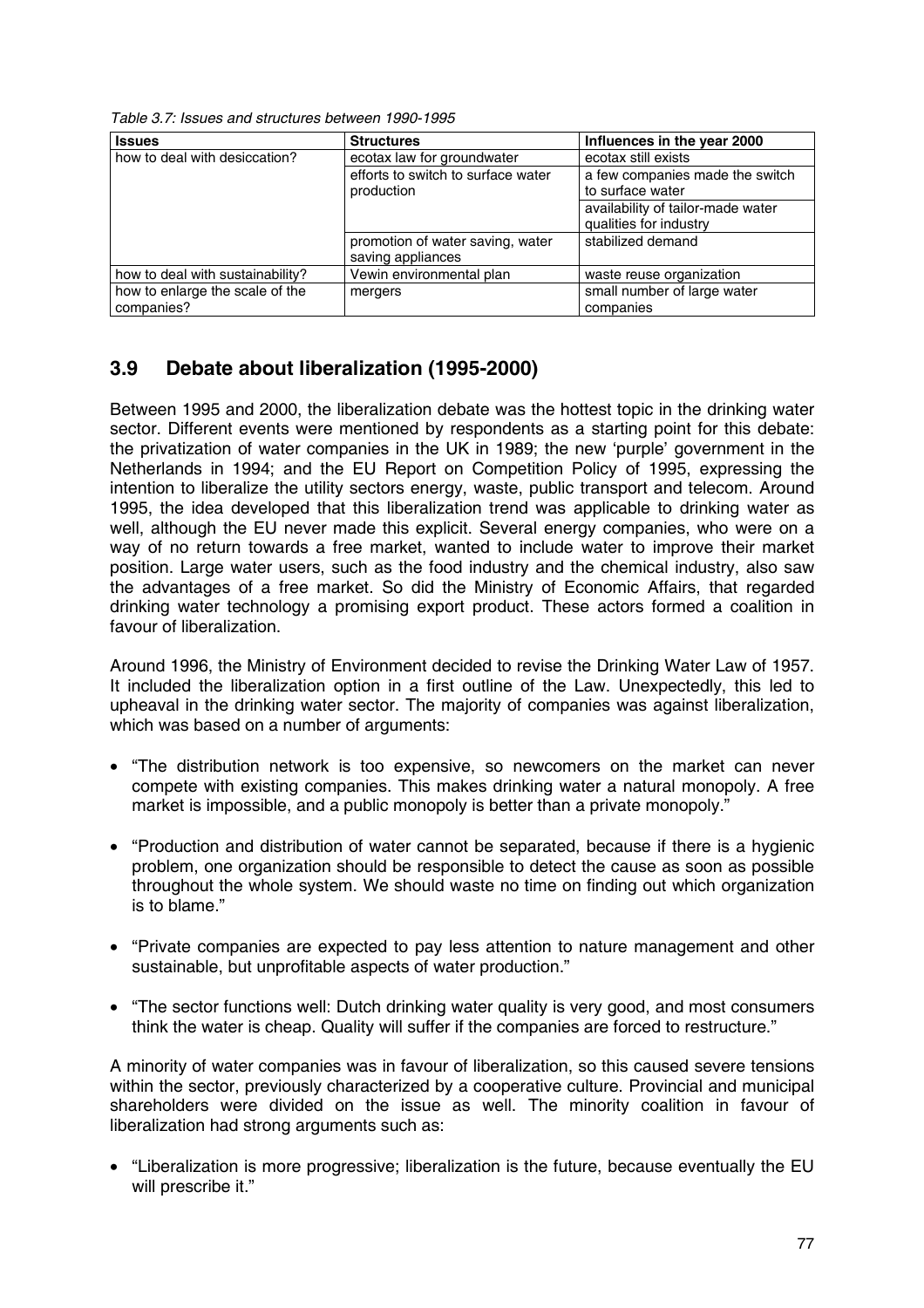- "Liberalization will make the sector more efficient."
- "Liberalization will improve customer friendliness."
- "Liberalization will strengthen the position of the Dutch water sector on the international market, which is now dominated by only a few French companies."

To counter the arguments about efficiency and customer-friendliness, the drinking water sector developed a voluntary benchmark, covering four themes: product quality, customer satisfaction, environmental performance and costs. In the environmental performance measurement, energy use was a dominant issue. Companies using green energy got a good score, an outcome that influenced many other companies to think about green energy too. Some of the pro-liberalization companies decided not to participate in the benchmark: a free market was the only real benchmark for them. The first version was published in 1999, presenting figures of 1997, and the second in 2001 with figures of 2000. A three-yearly 'full' benchmark is planned for the future, plus a yearly benchmark on costs.

While the Ministries of Environment and Economic Affairs investigated possibilities for a market mechanism, opposition arose in Parliament. In April 1998, a motion against liberalization of the drinking water sector by Feenstra received broad support. After the elections in May 1998, a new Minister of Environment, Pronk, ended the debate by opting for a public monopoly structure. In the revised Drinking Water Law large customers, using more than 100,000 m<sup>3</sup> per annum, will get the opportunity to choose their own supplier. Although Pronk was backed up by the Dutch Parliament, this did not silence the pro-liberalization lobby. They expect the liberalization trend will prevail in the end.

Even though the majority of the companies formally favoured the public monopoly structure, and even though this public structure was the formal choice of the Dutch national government around the year 2000, behind the scenes many companies started to prepare for a liberalized future anyway. They lowered their costs, heightened their solvability, developed products for the private market, acquired commercial water laboratories, took a look inside 'real' commercial companies, worked on their internal culture, and hired new managers with a commercial background. Companies worked on customer friendliness; in some companies contact with larger customers was improved, others did a survey to check consumer wishes. The liberalization debate has put things in motion, and these efforts may themselves become a driving force towards liberalization.

To the drinking water companies, the liberalization debate was about survival. Would they remain autonomous or would they become a small part of gigantic international multi-utility companies such as Vivendi? This automatically pushed environmental issues lower on the list of priorities. Sustainability did not disappear though, because it was one of the arguments against liberalization. The debate opened the sector up to society. Many companies used 'stakeholder models' to assess their overall performance. Consensus was also growing on the 'grey' environmental issues such as use of sustainable energy and reuse of waste. The 'green' environmental problems, concerning nature and desiccation, were more difficult to solve.

Around 2000, it became clear that the message to save drinking water had been picked up by households and industry. Total water demand in the Netherlands stabilized, even though the population and the economy were still growing (see figure 3.8). No one seems to have expected this success. As a consequence, most of the large scale surface water plans were canceled, because no extra capacity was needed. The plans could also have facilitated a switch from groundwater to surface water, but the liberalization debate induced more cautious investment behaviour. Most companies stopped active water saving promotion: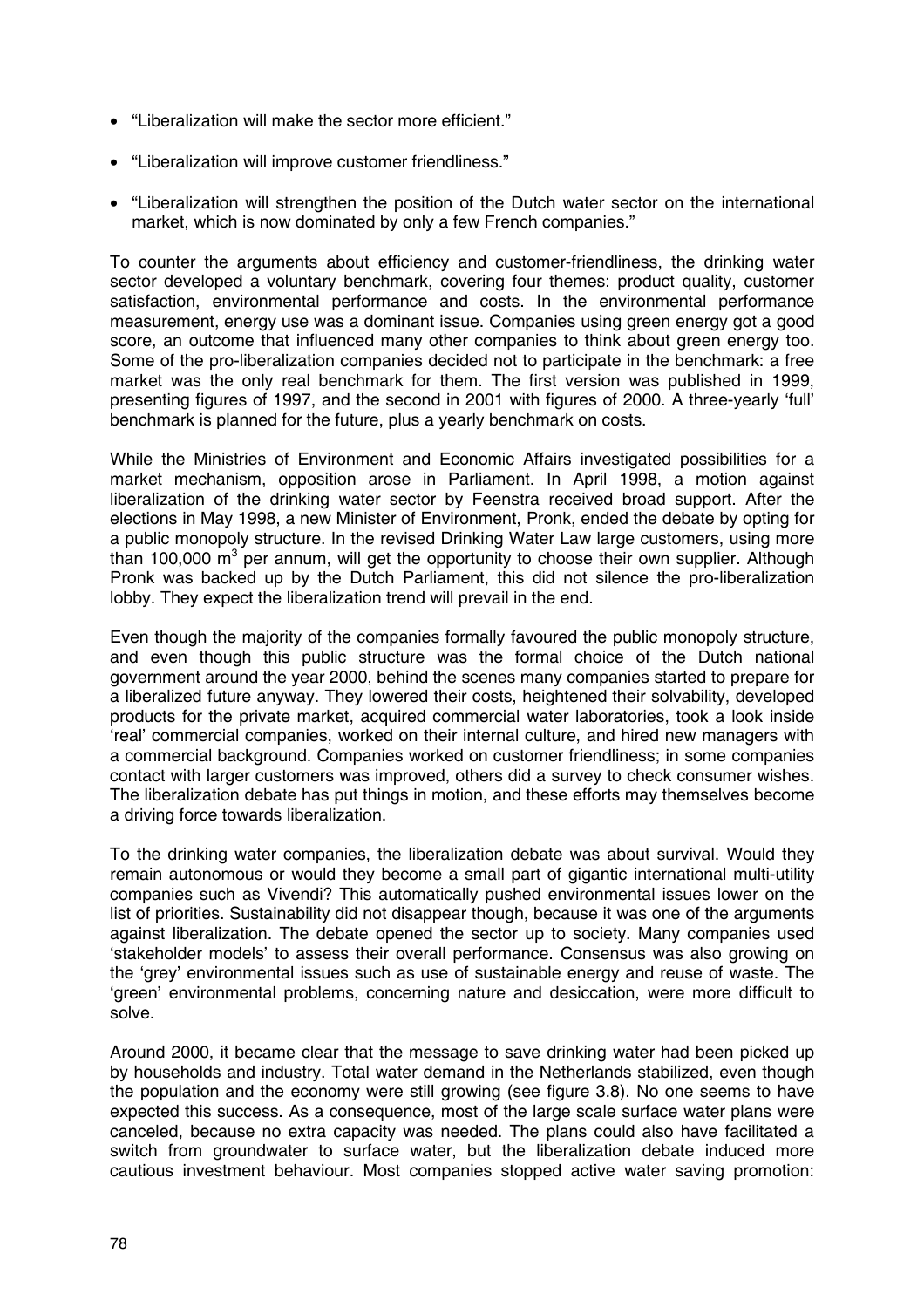'Why would we promote reduction of our own sales?' Provincial and national governments lost their interest in water saving, so there was no pressure from shareholders anymore.



*Figure 3.8: Water sales stabilized between 1990 and 2000*

One more development put sustainability lower on the list of priorities. Ongoing research into desiccation showed that water companies are only responsible for about 20% of the desiccation. Drainage of rural areas by water boards accounts for 60%, and drainage in inhabited areas for the remaining 20% (RIVM, 1995). In general, measures at surface water level are expected to lead to more nature recovery than reduction of deep groundwater extractions. These are averages, and at local level the effect can be different. This new information reduced the pressure on water companies to lower groundwater extraction.

In the late nineties, a debate has started that water companies should cooperate more closely with water boards. In the Netherlands, operations in the water chain are divided over three types of organizations: drinking water companies produce and distribute water; municipalities collect and transport the waste water in a sewerage system, and water boards treat the waste water before it is drained off to the surface water. These organizations each receive their own income through tariffs, taxes and levies. In the present system, drinking water is mostly paid per cubic metre, while sanitation and waste water treatment are paid in fixed amounts per household.

There are many incentives for the process towards cooperation in the water chain. Firstly, there is the so-called 'financial water track': linking the price for sanitation and waste water treatment to the amount of drinking water should induce households to save drinking water. This idea was promoted by environmental organizations between 1992 and 1995. The 'water track' concept was picked up by governments and water companies, but there were legislative barriers for implementation. Besides, about 10% of the households still didn't have a water meter in 1995. Governments demanded water companies to introduce metering for all their customers, a program that is expected to be finished by 2003 or 2004.

Secondly, the changed view on water management in the Netherlands drove the municipalities, water boards and water companies together. Between 1995 and 1998, several periods of heavy rainfall in the Rhine and Meuse catchment areas, as well as the Netherlands itself, caused unexpected flooding problems. Apparently, fast drainage and dikes were not enough to guarantee the safety of the Dutch population. The new idea is that we should work more 'with nature' than to fight it. Water flows should be more accommodated, rainwater should be retained and surface water slowed down.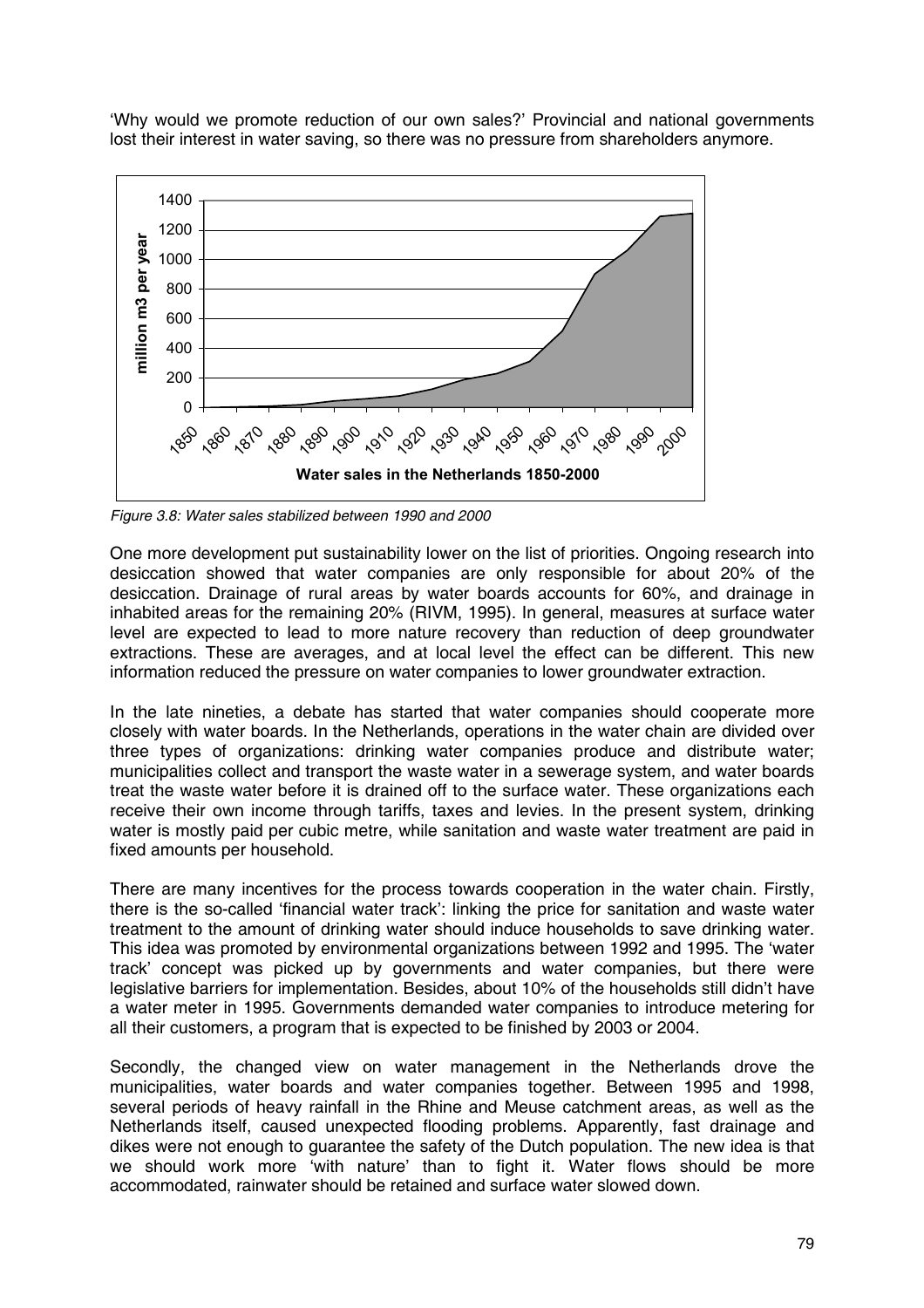Thirdly, the liberalization debate and the stabilization of the drinking water demand made water companies alert to new markets, such as waste water treatment. A somewhat paradoxical aspect is that the water chain was seen as an alternative 'harbour' for water companies who feared mergers with the energy sector. Six water companies gave the debate a push forward by commissioning Kiwa and Rioned (a research institution for the sewerage sector) to investigate the synergies between water supply and sewerage in 1997. In 1998, water boards are drawn in to cover the whole water chain. The resulting Kiwa/Rioned report concluded that cooperation in the water chain could save 5 to 15 billion Dutch guilders between 1998 and 2005. This conclusion had a large impact on peoples perceptions of the water chain, even though it was based on rough estimates.

Since this report, a lot has been going on in the "water chain": meetings, workshops, reports, letters of intent and so on. In practice, the cooperation hasn't taken form yet, apart from a few win-win projects. The explainations the respondents give are:

- Institutional barriers and personal motives keep the structure the way it is:
- Water boards are merging to a larger scale; they are too busy with introspection to be interested in drinking water companies;
- Central or national steering of the process is absent.

It is not clear yet, where this water chain development will lead. The idea itself is logical, but in practice it is complicated. Maybe an optimal construction crystallizes somewhere and is subsequently copied across the country.

| <b>Issues</b>                          | <b>Structures</b>                                                        | Influences in the year 2000 |
|----------------------------------------|--------------------------------------------------------------------------|-----------------------------|
| should the sector be liberalized?      | voluntary benchmark                                                      | benchmark, efficiency goals |
|                                        | further mergers                                                          | smaller number of companies |
|                                        | legal possibility for a free market<br>for users above 100,000 $m^3$ per | some competition            |
|                                        | vear                                                                     |                             |
| how to deal with sustainability?       | 'grey': sustainable energy,<br>'green': unresolved                       |                             |
| how to cooperate with water<br>boards? | unresolved                                                               |                             |

*Table 3.8: Issues and structures between 1995-2000*

### **3.10 Summary: shared views**

While structuring the above analysis, the format 'issues - structures - influences' was used. We have to realize, that a large part of the story does not fit into these boxes. The concluding tables at the end of each section are incomplete, and solutions are not always found in the period in which it was a hot issue. Implementation takes place during a longer period, for example, building the distribution network took more than fifty years, and so did the mergers. Sometimes a solution is the beginning of a new problem and returns in the form of an issue, for example, after everyone is convinced that a water supply system is a good idea, the demand grows so fast that resources are threatened. Although we recognize this complexity, we'll continue our summarizing effort in this final section. Below, the factors influencing the behaviour of drinking water companies are grouped in five categories. For each of the factors, their relevance for sustainability will be assessed.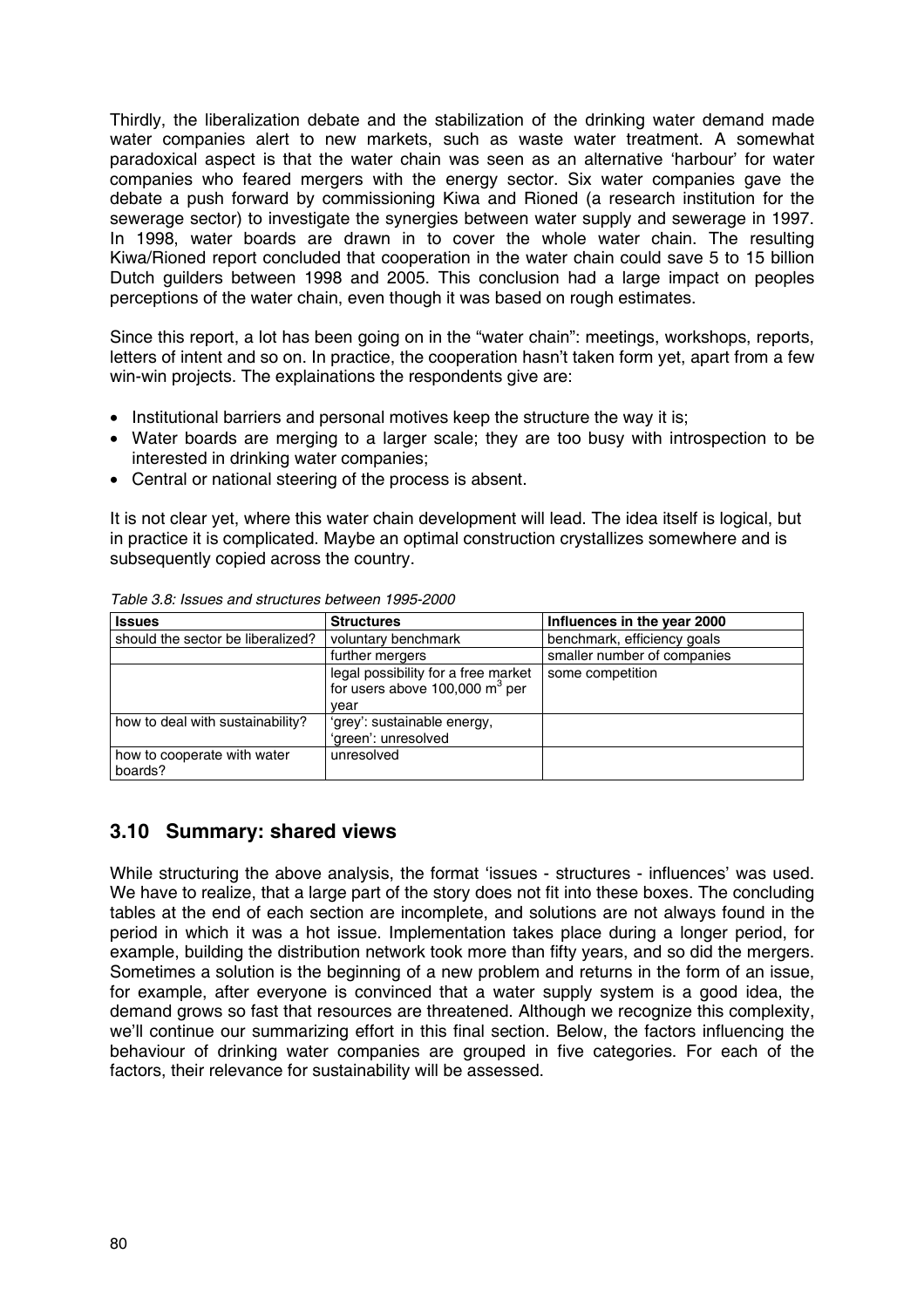#### **1. Culture / beliefs:**

- Public health is a main argument for decisions.
- A centrally organized, large scale pipeline system is seen as the best solution.
- Building long term infrastructure is the standard.
- A cooperative culture has developed among the water companies.
- Local, provincial and national governments trust the water sector.
- There is a tendency to merge and improve company efficiency.

This group of factors leads to a well organized and innovative sector and to a serious approach of the concept of sustainability. Translation of the concept will often start from the central belief in a large scale pipeline system.

#### **2. Economic structure and governance:**

- Water is not sold under cost price and not above cost price either.
- Governments have a dominant role in steering the water sector.
- Provincial governments have an important role as shareholder and as groundwater licensing office.
- Water demand has stabilized because of saving behaviour of customers and an increase in private wells.
- There is a benchmark, and efficiency goals have become important.
- On the industrial market some competition is possible.

The economic structure of the water sector enabled investment in infrastructure as long as the demand was growing. It has led to less leakage of product in the distribution network and to up-to-date technology, both having a positive effect on sustainability. The stabilization of the demand and the market mechanisms may lead to less investment in infrastructure. However, the competition may also lead to (sustainable) innovations.

#### **3. Organizational structure:**

- The KVWN association for water company personnel facilitates knowledge exchange and debate.
- The State Health Inspection controls product quality.
- KIWA Research develops technology and knowlegde about resources.
- The Vewin association promotes sector interests towards the government and the general public.
- At the Technical University Delft, the department Sanitary Technology educates water company personnel and develops production and distribution technology.
- Environmental groups form coalitions with water companies to lobby for cleaner surface water, but also attack water companies because of desiccation.
- The RIWA association promotes prevention of Rhine and Meuse water pollution.
- A waste reuse organization specializes in selling drinking water sludges.
- There is a small number of large water companies, rather on a provincial then on a municipal level.

This set of assisting organizations shows the high level of institutionalization of the sector, and its emphasis on research and development. Two of the organizations aim specifically at solving sustainability issues: RIWA and the waste reuse organization.